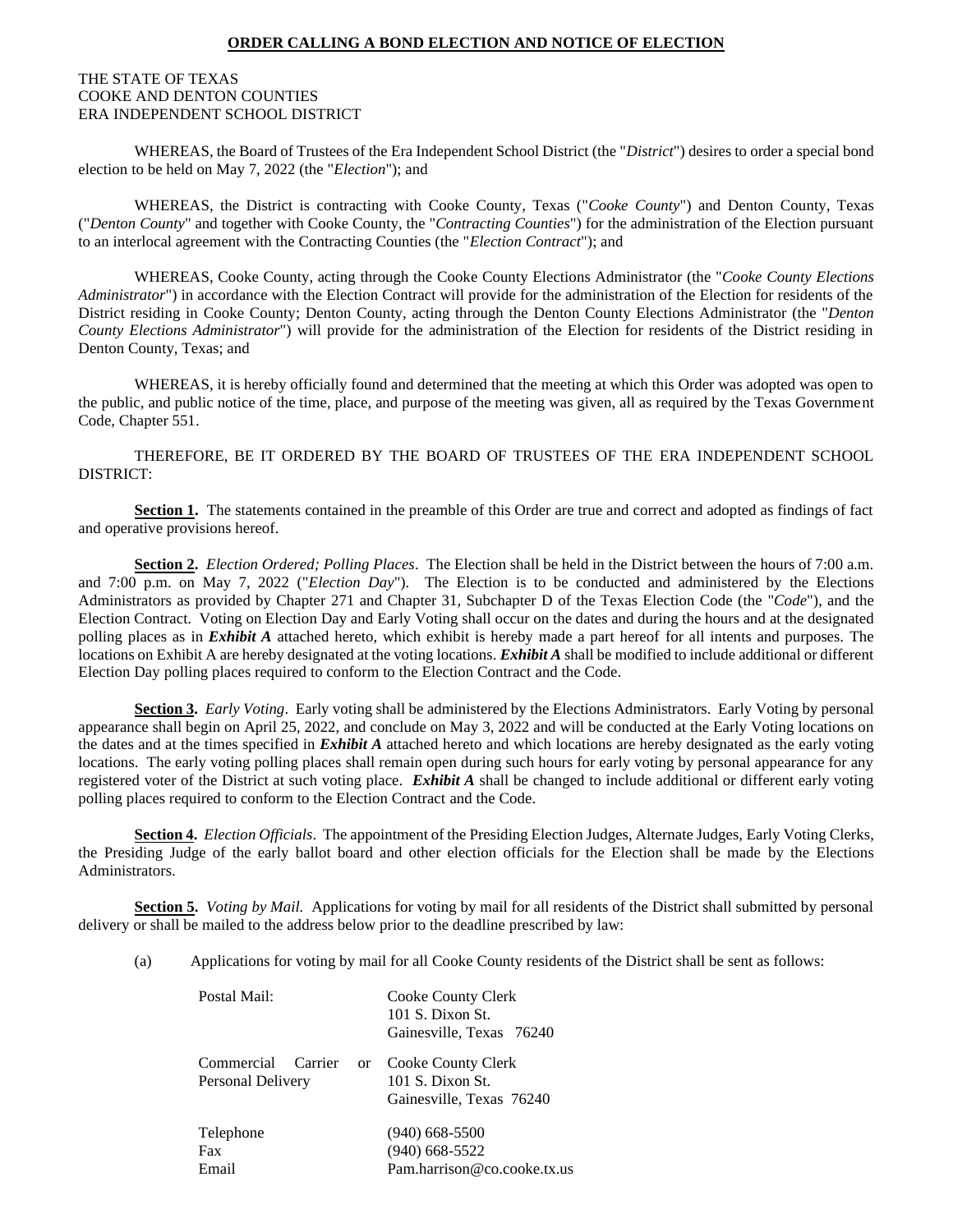(b) Applications for voting by mail for all Denton County residents of the District shall be sent as follows:

| Postal Mail:                               |          | Denton County Elections Administration<br>Attn: Early Voting Clerk<br>P.O. Box 1720<br>Denton, TX 76202                         |
|--------------------------------------------|----------|---------------------------------------------------------------------------------------------------------------------------------|
| Commercial<br>Carrier<br>Personal Delivery | $\alpha$ | <b>Denton County Elections Administration</b><br>Attn: Early Voting Clerk<br>701 Kimberly Drive, Suite A101<br>Denton, TX 76208 |
| Telephone<br><b>Fax</b><br>Email           |          | (940) 349-3200<br>$(940)$ 349-3201<br>elections@dentoncounty.gov                                                                |

**Section 6.** *Early Voting Ballots.* An Early Voting Ballot Board shall be created to process early voting results of the Election, and the Presiding Judge of the Early Voting Ballot Board shall be designated by the Elections Administrators. The Presiding Judge of the Early Voting Ballot Board shall appoint two or more additional members to constitute the Early Voting Ballot Board members and, if needed, the Signature Verification Committee members required to efficiently process the early voting ballots.

**Section 7.** *Qualified Voters.* All qualified electors of and residing in the District, shall be entitled to vote at the election.

**Section 8.** *Proposition.* At the Election the following PROPOSITION shall be submitted in accordance with law:

#### ERA INDEPENDENT SCHOOL DISTRICT SPECIAL ELECTION ERA INDEPENDENT SCHOOL DISTRICT PROPOSITION A

Shall the Board of Trustees of the Era Independent School District be authorized to issue the bonds of the District, in one or more series, in the aggregate principal amount of \$12,720,000 for the purpose of constructing, renovating, improving and equipping school facilities in the District, with the bonds to mature, bear interest, and be issued and sold in accordance with law at the time of issuance; and shall the Board of Trustees be authorized to levy and pledge, and cause to be assessed and collected, annual ad valorem taxes, on all taxable property in the District, sufficient, without limit as to rate or amount, to pay the principal of and interest on the bonds and the cost of any credit agreements executed in connection with the bonds?

**Section 9. Ballots**. The official ballots for the Election shall be prepared in accordance with the Texas Election Code so as to permit the electors to vote "FOR" or "AGAINST" the aforesaid PROPOSITION with the ballots to contain such provisions, markings and language as required by law, and with such PROPOSITION to be expressed substantially as follows:

| ERA INDEPENDENT SCHOOL DISTRICT SPECIAL ELECTION |
|--------------------------------------------------|
| ERA INDEPENDENT SCHOOL DISTRICT PROPOSITION A    |

FOR \_\_\_\_\_\_ AGAINST \_\_\_\_\_\_ )

) THE ISSUANCE OF \$12,720,000 OF BONDS BY THE ERA INDEPENDENT ) SCHOOL DISTRICT FOR CONSTRUCTING, RENOVATING, IMPROVING AND ) EQUIPPING SCHOOL FACILITIES AND LEVYING THE TAX IN PAYMENT ) THEREOF. THIS IS A PROPERTY TAX INCREASE.  $\lambda$ 

**Section 10**. *Compliance with Federal Law.* In all respects, the Election shall be conducted in accordance with the Code. Pursuant to the federal Help America Vote Act ("*HAVA*") and the Code, at each polling place there shall be at least one voting system that is equipped for disabled individuals, and each such voting system shall be a system that has been certified by the Texas Secretary of State as compliant with HAVA and the Code. The District hereby finds that the voting system to be used by the Elections Administrators in administering the Election is such a system, and orders that such voting equipment or other equipment certified by the Texas Secretary of State shall be used by the District in its elections.

**Section 11.** The Board of Trustees hereby authorizes the Superintendent, President, Vice President or the Secretary of the Board of Trustees to execute or attest on behalf of the District the Election Contract with the Contracting Counties.

**Section 12**. The following information is provided in accordance with the provisions of the Texas Election Code.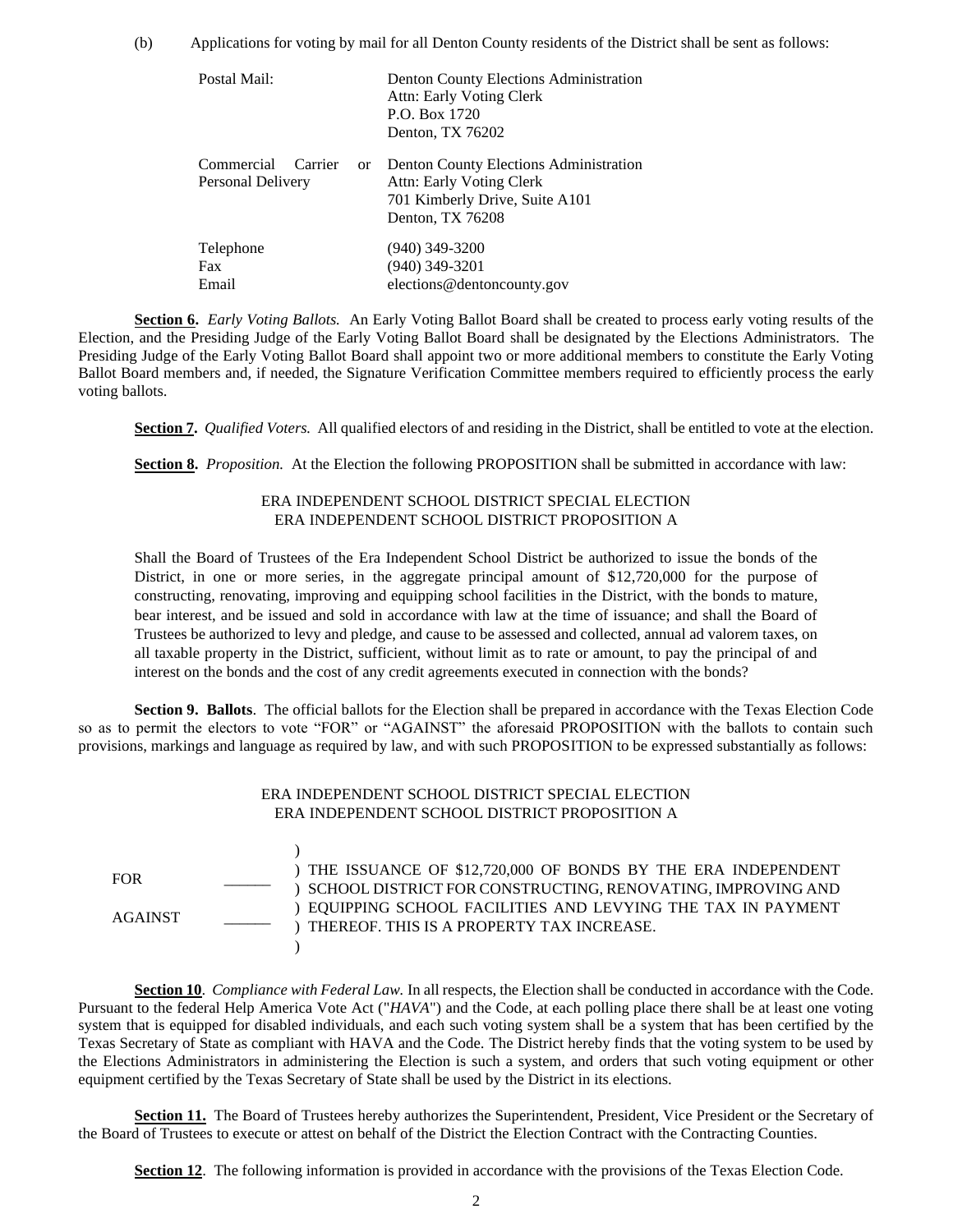(a) The proposition language that will appear on the ballot is set forth in Section 9 hereof.

(b) The purpose for which the bonds are to be authorized is set forth in Section 8 hereof.

(c) The principal amount of the debt obligations to be authorized is \$12,720,000 for Proposition A.

(d) If the bonds are approved by the voters, the Board of Trustees will be authorized to levy annual ad valorem taxes, on all taxable property in the District, sufficient, without limit as to rate or amount, to pay the principal of and interest on the bonds and the cost of any credit agreements executed in connection with the bonds.

Based upon the bond market conditions at the date of adoption of this Order, the maximum interest rate for any series of the bonds is estimated to be 4.00%. Such estimate considers several factors, including the issuance schedule, maturity schedule and the expected bond ratings of the proposed bonds. Such estimated maximum interest rate is provided as a matter of information but is not a limitation on the interest rate at which the bonds or notes, or any series thereof, may be sold.

(f) If the bonds are approved, they may be issued in one or more series, to mature serially, over a period not to exceed 31 years from the date of issuance of each series of bonds.

(g) The aggregate amount of the outstanding principal of the District's debt obligations as of the date of this Order is \$3,790,000.00.

(h) The aggregate amount of the outstanding interest of the District's debt obligations as of the date of this Order is \$1,246,000.

(i) The ad valorem debt service tax rate for the District as of the date of this Order is \$0.1700 per \$100 of taxable assessed valuation.

(i) The website for the District (as the authority conducting the election) is  $\frac{https://www.eraisd.net}{https://www.eraisd.net}$ ; the website for Cooke County Elections is https://www.co.cooke.tx.us/page/cooke.elections; the website for Denton County Elections is https://www.votedenton.gov/.

------------------

#### **EXHIBIT A**

#### **Early Voting Location Dates and Hours (COOKE COUNTY)**

| <b>Cooke County Courthouse Annex Courtroom</b>              |  |  |  |  |
|-------------------------------------------------------------|--|--|--|--|
| 112 South Dixon St.                                         |  |  |  |  |
| Gainesville, Texas 76240                                    |  |  |  |  |
| Early Voting Begins April 25 - Ending May 3 (Weekdays Only) |  |  |  |  |
| <b>EARLY VOTING OPEN 8 AM to 6 PM</b>                       |  |  |  |  |

## **Election Day Voting Location and Hours (COOKE COUNTY)**

May 7, 2022 7 am – 7 pm

Registered voters may vote at any location listed below from 7am to 7pm

| <b>Precinct</b> | Location                   | <b>Address</b>  | <b>City</b> | <b>Zip Code</b> |
|-----------------|----------------------------|-----------------|-------------|-----------------|
| $*1, 2, 3, 4$   | <b>CH</b> Annex            | 112 S. Dixon    | Gainesville | 76240           |
| 6               | Callisburg Comm. Center    | 92 McDaniel St. | Gainesville | 76240           |
| 7, 8            | Callisburg Elementery      | 648 FM 3164     | Gainesville | 76240           |
| $*10, 11$       | Valley View Baptist Church | 504 North Lee   | Vallev View | 76272           |
| $*12$           | Era Comm. Center           | 102 Malone St.  | Era         | 76238           |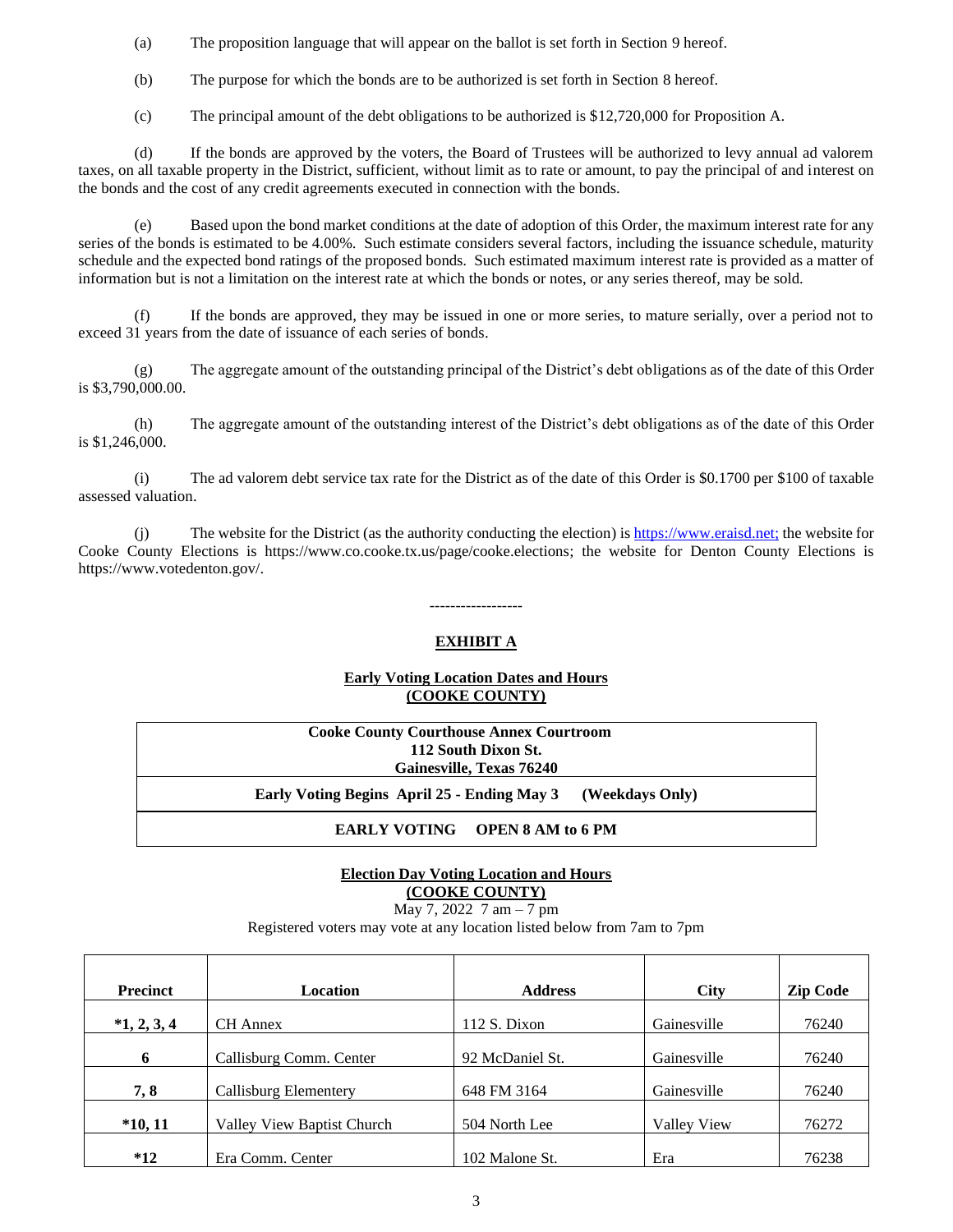| $*17.18$                    | <b>First Baptist Church</b> | 121 North Pecan St. | Muenster   | 76252 |  |
|-----------------------------|-----------------------------|---------------------|------------|-------|--|
| 22                          | Lake Kiowa Lodge            | 905 West Kiowa Dr.  | Lake Kiowa | 76240 |  |
| $*21.33$                    | Conrad Hall, Lindsay        | 431 Ash Street      | Lindsay    | 76250 |  |
| * Era ISD Polling Locations |                             |                     |            |       |  |

## **Early Voting Location Dates and Hours (DENTON COUNTY)**

| April <i>(abril)</i> 25 – 30 | Monday - Saturday <i>(lunes – sábado)</i> | $8:00$ a.m. $-5:00$ p.m.  |
|------------------------------|-------------------------------------------|---------------------------|
| May <i>(mayo)</i> 1          | Sunday ( <i>domingo</i> )                 | $11:00$ a.m. $-5:00$ p.m. |
| May (mayo) $2-3$             | Monday - Tuesday (lunes – martes)         | 7:00 a.m. $-7:00$ p.m.    |

|    | Location                                                   | <b>Address</b>            | Room                    | City                    | <b>Zip Code</b> |
|----|------------------------------------------------------------|---------------------------|-------------------------|-------------------------|-----------------|
| 1  | Argyle ISD Administration Building                         | 800 Eagle Dr.             | Boardroom               | Argyle                  | 76226           |
| 2  | Harvest Hall Community Center                              | 1251 Homestead Way        | Harvest Hall            | Northlake               | 76226           |
| 3  | Aubrey Area Library                                        | 226 Countryside Dr.       | <b>Community Room</b>   | Aubrey                  | 76227           |
| 4  | <b>Bartonville Town Hall</b>                               | 1941 E. Jeter Rd.         | Council Room            | Bartonville             | 76226           |
| 5  | Carrollton Public Library                                  | 4220 N. Josey Ln.         | Large Meeting Room      | Carrollton              | 75010           |
| 6  | Rosemeade Recreation Center                                | 1330 E. Rosemeade Pkwy.   | <b>Front Snack Area</b> | Carrollton              | 75007           |
| 7  | Corinth City Hall                                          | 3300 Corinth Pkwy.        | Workshop Room           | Corinth                 | 76208           |
| 8  | Steven E. Copeland Government<br>Center                    | 1400 FM 424               | <b>Community Room</b>   | Cross Roads             | 76227           |
| 9  | Timberglen Recreation Center                               | 3810 Timberglen Rd.       | Large Room              | <b>Dallas</b>           | 75287           |
| 10 | <b>Denton Civic Center</b>                                 | 321 E. McKinney St.       | <b>Community Room</b>   | Denton                  | 76201           |
| 11 | <b>Denton County Elections</b><br>Administration           | 701 Kimberly Dr.          | A111                    | Denton                  | 76208           |
| 12 | Martin Luther King Jr. Recreation<br>Center                | 1300 Wilson St.           | Meeting Room B          | Denton                  | 76205           |
| 13 | North Branch Library                                       | 3020 N. Locust St.        | <b>Meeting Room</b>     | Denton                  | 76209           |
| 14 | Robson Ranch Creative Arts and<br><b>Technology Center</b> | 9404 Ed Robson Cir.       | Front Hallway           | Denton                  | 76207           |
| 15 | South Branch Library                                       | 3228 Teasley Ln.          | Program Room            | Denton                  | 76210           |
| 16 | Voertman's Bookstore                                       | 1314 W. Hickory St.       | <b>Art Gallery</b>      | Denton                  | 76201           |
| 17 | Double Oak Town Hall                                       | 320 Waketon Rd.           | <b>Council Chambers</b> | Double Oak              | 75077           |
| 18 | <b>Denton County Southwest</b><br>Courthouse               | 6200 Canyon Falls Dr.     | <b>Community Room</b>   | <b>Flower Mound</b>     | 76226           |
| 19 | Flower Mound Community Activity<br>Center                  | 1200 Gerault Rd.          | Chill Zone              | <b>Flower Mound</b>     | 75028           |
| 20 | <b>Flower Mound Senior Center</b>                          | 2701 W. Windsor Dr.       | <b>Ballroom C</b>       | Flower Mound            | 75028           |
| 21 | Frisco Fire Station #4                                     | 4485 Cotton Gin Rd.       | <b>Training Room</b>    | Frisco                  | 75034           |
| 22 | Frisco Fire Station #7                                     | 330 W. Stonebrook Pkwy.   | <b>Training Room</b>    | Frisco                  | 75036           |
| 23 | Frisco ISD Transportation West                             | 10701 Dallas Pkwy.        | Atrium                  | Frisco                  | 75033           |
| 24 | <b>Highland Village Municipal Complex</b>                  | 1000 Highland Village Rd. | <b>Training Room</b>    | <b>Highland Village</b> | 75077           |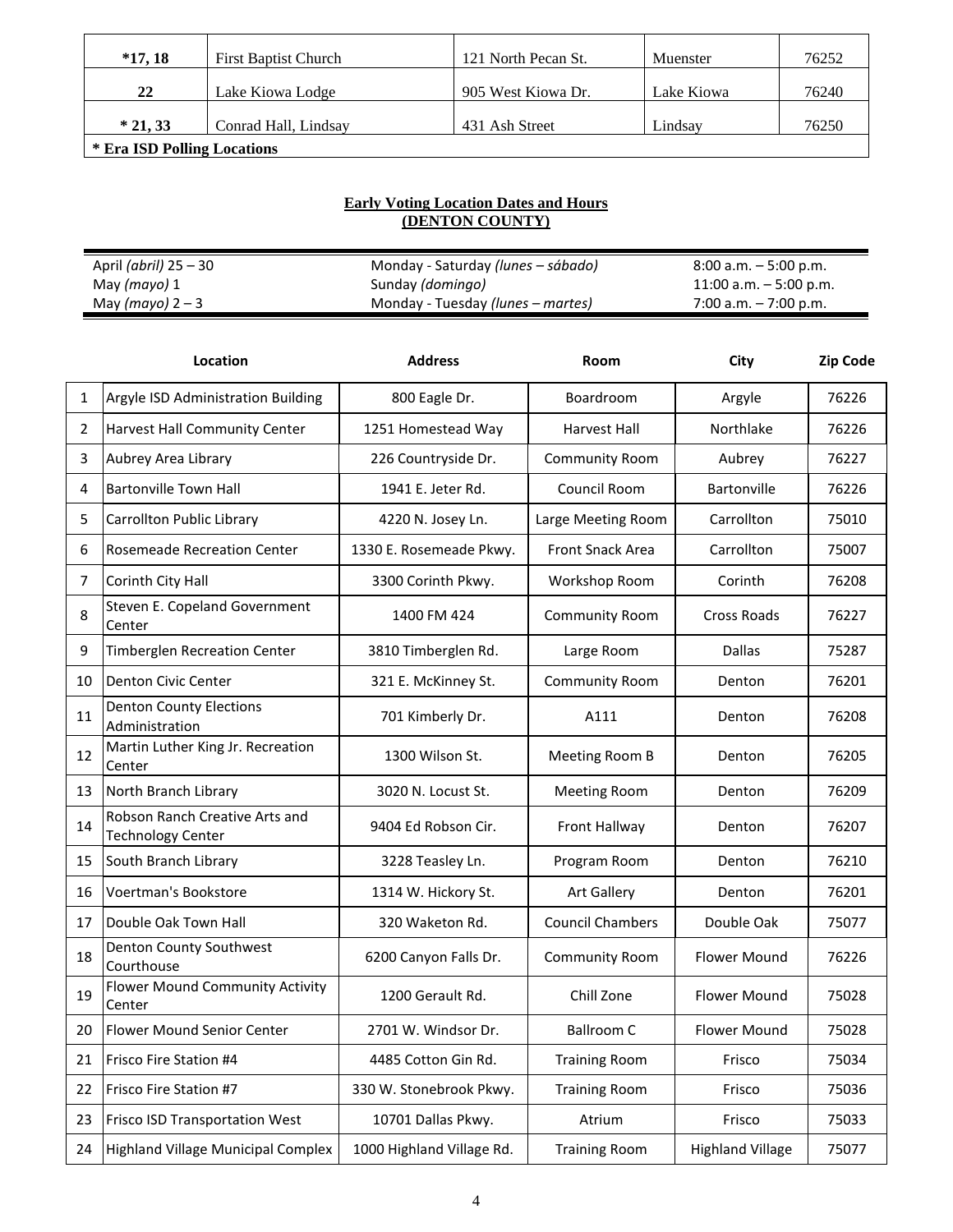|    | Location                                        | <b>Address</b>             | Room                             | City               | <b>Zip Code</b> |
|----|-------------------------------------------------|----------------------------|----------------------------------|--------------------|-----------------|
| 25 | Justin Municipal Complex                        | 415 N. College Ave.        | Gymnasium                        | Justin             | 76247           |
| 26 | Northwest ISD Administration<br><b>Building</b> | 2001 Texan Dr.             | Curriculum Design<br>Center Room | Justin             | 76247           |
| 27 | Krum ISD Administration Building                | 1200 Bobcat Blvd.          | Board Room                       | Krum               | 76249           |
| 28 | Lake Dallas City Hall                           | 212 Main St.               | <b>Community Room</b>            | Lake Dallas        | 75065           |
| 29 | Castle Hills North Community<br>Center          | 201 Anna Ave.              | <b>Banquet Hall</b>              | Lewisville         | 75056           |
| 30 | Lewisville Municipal Annex                      | 1197 W. Main St.           | <b>Community Room</b>            | Lewisville         | 75067           |
| 31 | Chavez Elementary School                        | 2600 Hart Rd.              | Gymnasium                        | Little Elm         | 75068           |
| 32 | Little Elm Community Center                     | 107 Hardwicke Ln.          | <b>Community Room</b>            | Little Elm         | 75068           |
| 33 | Northlake Town Hall                             | 1500 Commons Cir. Ste. 300 | <b>Council Chambers</b>          | Northlake          | 76226           |
| 34 | Oak Point City Hall                             | 100 Naylor Rd.             | <b>Community Room</b>            | Oak Point          | 75068           |
| 35 | Pilot Point Senior Center                       | 310 S. Washington St.      | Exercise Room                    | Pilot Point        | 76258           |
| 36 | <b>Ponder Town Hall</b>                         | 102 W. Bailey St.          | <b>Council Chambers</b>          | Ponder             | 76259           |
| 37 | Prosper Fire Station #2                         | 1140 S. Teel Pkwy.         | <b>Training Room</b>             | Prosper            | 75078           |
| 38 | Roanoke Public Library                          | 308 S. Walnut St.          | Meeting Room A &B                | Roanoke            | 76262           |
| 39 | <b>Sanger Community Center</b>                  | 101 Freese Dr.             | <b>Meeting Room</b>              | Sanger             | 76266           |
| 40 | <b>Prestwick Elementary</b>                     | 3101 Stonefield Dr.        | Music Room D119                  | The Colony         | 75056           |
| 41 | Trophy Club MUD No. 1 Building                  | 100 Municipal Dr.          | Board Room                       | <b>Trophy Club</b> | 76262           |

# **Election Day Voting Location and Hours**

#### **(DENTON COUNTY) May 7, 2022 7 am – 7 pm**

Registered voters may vote at any location listed below from 7am to 7pm

| <b>Precinct</b> | Location                     | <b>Address</b>      | Room                  | City        | Zip<br>code |
|-----------------|------------------------------|---------------------|-----------------------|-------------|-------------|
| 4183            | Argyle Town Hall             | 308 Denton St. E.   | Community Room        | Argyle      | 76226       |
| 4197            | Argyle Town Hall             | 308 Denton St. E.   | <b>Community Room</b> | Argyle      | 76226       |
| 4198            | Argyle Town Hall             | 308 Denton St. E.   | <b>Community Room</b> | Argyle      | 76226       |
| 1010            | Aubrey Area Library          | 226 Countryside Dr. | <b>Community Room</b> | Aubrey      | 76227       |
| 1011            | Aubrey Area Library          | 226 Countryside Dr. | <b>Community Room</b> | Aubrey      | 76227       |
| 1012            | Aubrey Area Library          | 226 Countryside Dr. | <b>Community Room</b> | Aubrey      | 76227       |
| 3142            | Bartonville Town Hall        | 1941 E. Jeter Rd.   | Council Room          | Bartonville | 76226       |
| 4207            | <b>Bartonville Town Hall</b> | 1941 E. Jeter Rd.   | Council Room          | Bartonville | 76226       |
| 2091            | Carrollton Public Library    | 4220 N. Josey Ln.   | Large Meeting Room    | Carrollton  | 75010       |
| 2092            | Carrollton Public Library    | 4220 N. Josey Ln.   | Large Meeting Room    | Carrollton  | 75010       |
| 2093            | Carrollton Public Library    | 4220 N. Josey Ln.   | Large Meeting Room    | Carrollton  | 75010       |
| 2094            | Carrollton Public Library    | 4220 N. Josey Ln.   | Large Meeting Room    | Carrollton  | 75010       |
| 2095            | Carrollton Public Library    | 4220 N. Josey Ln.   | Large Meeting Room    | Carrollton  | 75010       |
| 2096            | Carrollton Public Library    | 4220 N. Josey Ln.   | Large Meeting Room    | Carrollton  | 75010       |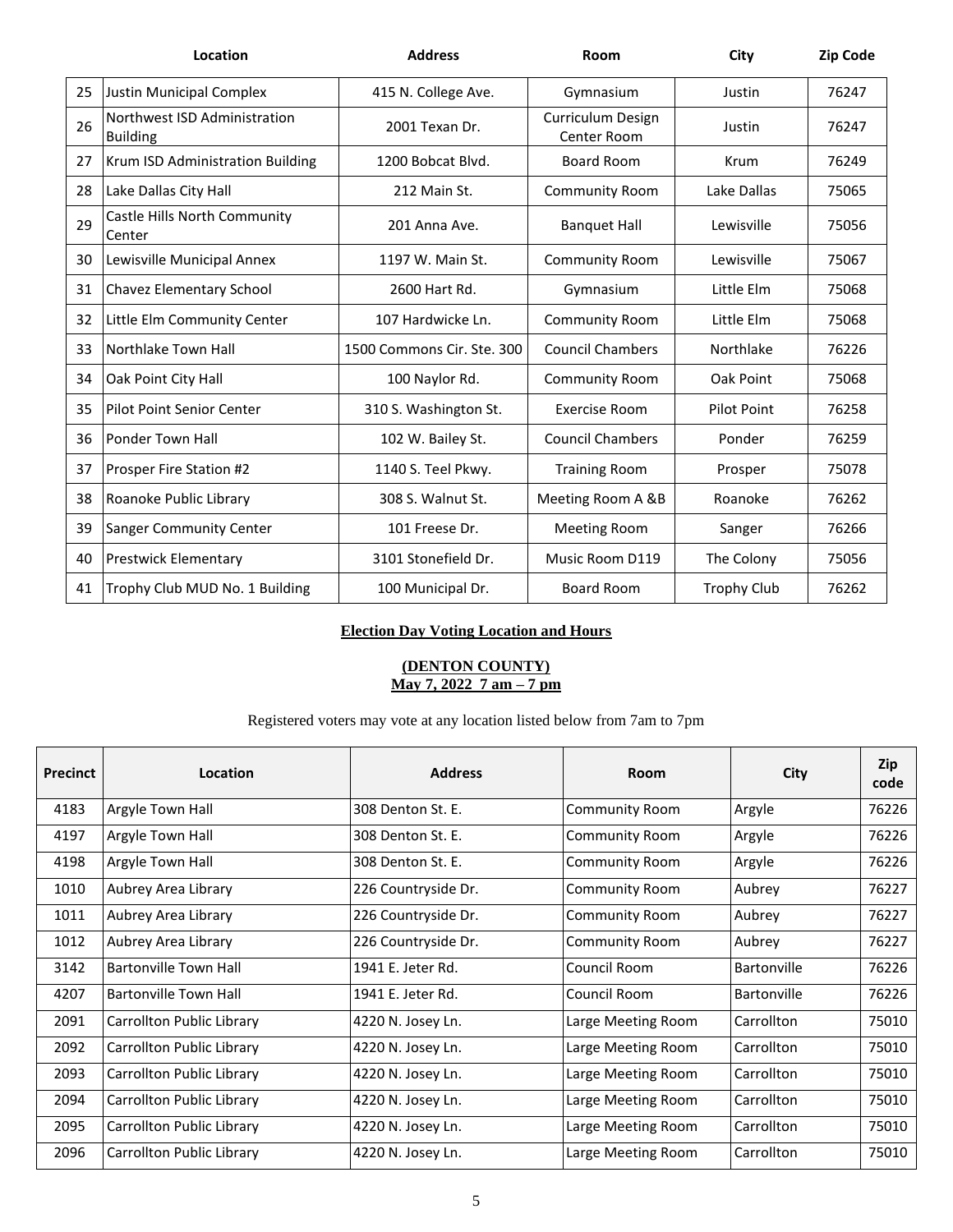| <b>Precinct</b> | Location                                  | <b>Address</b>        | Room                    | City                | Zip<br>code |
|-----------------|-------------------------------------------|-----------------------|-------------------------|---------------------|-------------|
| 2097            | Carrollton Public Library                 | 4220 N. Josey Ln.     | Large Meeting Room      | Carrollton          | 75010       |
| 2098            | Carrollton Public Library                 | 4220 N. Josey Ln.     | Large Meeting Room      | Carrollton          | 75010       |
| 2105            | Carrollton Public Library                 | 4220 N. Josey Ln.     | Large Meeting Room      | Carrollton          | 75010       |
| 2106            | Carrollton Public Library                 | 4220 N. Josey Ln.     | Large Meeting Room      | Carrollton          | 75010       |
| 2107            | Carrollton Public Library                 | 4220 N. Josey Ln.     | Large Meeting Room      | Carrollton          | 75010       |
| 3117            | Carrollton Public Library                 | 4220 N. Josey Ln.     | Large Meeting Room      | Carrollton          | 75010       |
| 1035            | Chavez Elementary School                  | 2600 Hart Rd.         | Gymnasium               | Little Elm          | 75068       |
| 1041            | Chavez Elementary School                  | 2600 Hart Rd.         | Gymnasium               | Little Elm          | 75068       |
| 1042            | Chavez Elementary School                  | 2600 Hart Rd.         | Gymnasium               | Little Elm          | 75068       |
| 2077            | Chavez Elementary School                  | 2600 Hart Rd.         | Gymnasium               | Little Elm          | 75068       |
| 3156            | Copper Canyon Town Hall                   | 400 Woodland Dr.      | <b>Council Chambers</b> | Copper Canyon       | 75077       |
| 3157            | Copper Canyon Town Hall                   | 400 Woodland Dr.      | <b>Council Chambers</b> | Copper Canyon       | 75077       |
| 2071            | Corinth City Hall                         | 3300 Corinth Pkwy.    | Workshop Room           | Corinth             | 76208       |
| 2072            | Corinth City Hall                         | 3300 Corinth Pkwy.    | Workshop Room           | Corinth             | 76208       |
| 2073            | Corinth City Hall                         | 3300 Corinth Pkwy.    | Workshop Room           | Corinth             | 76208       |
| 3160            | Corinth City Hall                         | 3300 Corinth Pkwy.    | Workshop Room           | Corinth             | 76208       |
| 4177            | <b>Denia Recreation Center</b>            | 1001 Parvin St.       | Room B                  | Denton              | 76205       |
| 4178            | Denia Recreation Center                   | 1001 Parvin St.       | Room B                  | Denton              | 76205       |
| 1065            | Denton Civic Center                       | 321 E. McKinney St.   | Community Room          | Denton              | 76201       |
| 4166            | Denton Civic Center                       | 321 E. McKinney St.   | Community Room          | Denton              | 76201       |
| 4167            | Denton Civic Center                       | 321 E. McKinney St.   | Community Room          | Denton              | 76201       |
| 4168            | Denton Civic Center                       | 321 E. McKinney St.   | Community Room          | Denton              | 76201       |
| 4208            | Denton County Southwest<br>Courthouse     | 6200 Canyon Falls Dr. | Community Room          | <b>Flower Mound</b> | 76226       |
| 4217            | Denton County Southwest<br>Courthouse     | 6200 Canyon Falls Dr. | Community Room          | <b>Flower Mound</b> | 76226       |
| 4184            | Denton Fire Station #7                    | 4201 Vintage Blvd.    | Community Room          | Denton              | 76226       |
| 1066            | Denton ISD Sisk Service Center            | 230 N. Mayhill Rd.    | Assembly Room           | Denton              | 76208       |
| 2067            | Denton ISD Sisk Service Center            | 230 N. Mayhill Rd.    | Assembly Room           | Denton              | 76208       |
| 2069            | Denton ISD Sisk Service Center            | 230 N. Mayhill Rd.    | Assembly Room           | Denton              | 76208       |
| 2070            | Denton ISD Sisk Service Center            | 230 N. Mayhill Rd.    | Assembly Room           | Denton              | 76208       |
| 4163            | Denton ISD Sisk Service Center            | 230 N. Mayhill Rd.    | Assembly Room           | Denton              | 76208       |
| 4206            | Double Oak Town Hall                      | 320 Waketon Rd.       | <b>Council Chambers</b> | Double Oak          | 75077       |
| 3138            | Flower Mound Community Activity<br>Center | 1200 Gerault Rd.      | Chill Zone              | Flower Mound        | 75028       |
| 3139            | Flower Mound Community Activity<br>Center | 1200 Gerault Rd.      | Chill Zone              | Flower Mound        | 75028       |
| 3140            | Flower Mound Community Activity<br>Center | 1200 Gerault Rd.      | Chill Zone              | Flower Mound        | 75028       |
| 3141            | Flower Mound Community Activity<br>Center | 1200 Gerault Rd.      | Chill Zone              | Flower Mound        | 75028       |
| 3143            | Flower Mound Community Activity<br>Center | 1200 Gerault Rd.      | Chill Zone              | Flower Mound        | 75028       |
| 3144            | Flower Mound Community Activity<br>Center | 1200 Gerault Rd.      | Chill Zone              | Flower Mound        | 75028       |
| 3145            | Flower Mound Senior Center                | 2701 W. Windsor Dr.   | <b>Ballroom C</b>       | Flower Mound        | 75028       |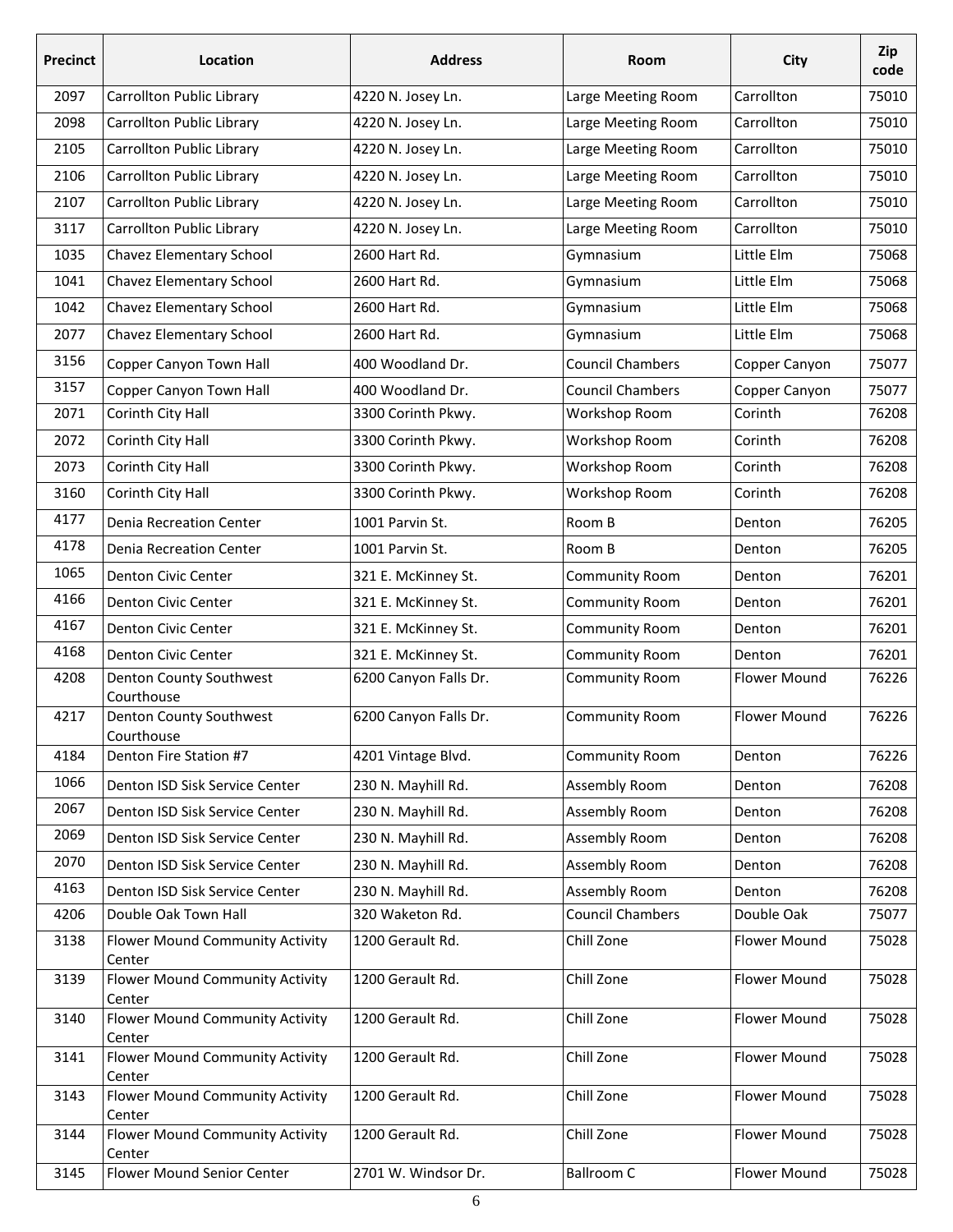| <b>Precinct</b> | Location                              | <b>Address</b>          | Room                 | City                | Zip<br>code |
|-----------------|---------------------------------------|-------------------------|----------------------|---------------------|-------------|
| 3146            | Flower Mound Senior Center            | 2701 W. Windsor Dr.     | <b>Ballroom C</b>    | <b>Flower Mound</b> | 75028       |
| 3147            | Flower Mound Senior Center            | 2701 W. Windsor Dr.     | <b>Ballroom C</b>    | <b>Flower Mound</b> | 75028       |
| 3148            | Flower Mound Senior Center            | 2701 W. Windsor Dr.     | <b>Ballroom C</b>    | <b>Flower Mound</b> | 75028       |
| 3149            | Flower Mound Senior Center            | 2701 W. Windsor Dr.     | <b>Ballroom C</b>    | <b>Flower Mound</b> | 75028       |
| 3150            | Flower Mound Senior Center            | 2701 W. Windsor Dr.     | <b>Ballroom C</b>    | <b>Flower Mound</b> | 75028       |
| 3151            | Flower Mound Senior Center            | 2701 W. Windsor Dr.     | <b>Ballroom C</b>    | Flower Mound        | 75028       |
| 4204            | Flower Mound Senior Center            | 2701 W. Windsor Dr.     | <b>Ballroom C</b>    | <b>Flower Mound</b> | 75028       |
| 4205            | Flower Mound Senior Center            | 2701 W. Windsor Dr.     | <b>Ballroom C</b>    | Flower Mound        | 75028       |
| 1021            | Frisco Fire Station #4                | 4485 Cotton Gin Rd.     | <b>Training Room</b> | Frisco              | 75034       |
| 1022            | Frisco Fire Station #4                | 4485 Cotton Gin Rd.     | <b>Training Room</b> | Frisco              | 75034       |
| 2082            | Frisco Fire Station #4                | 4485 Cotton Gin Rd.     | <b>Training Room</b> | Frisco              | 75034       |
| 1024            | Frisco Fire Station #7                | 330 W. Stonebrook Pkwy. | <b>Training Room</b> | Frisco              | 75036       |
| 1025            | Frisco Fire Station #7                | 330 W. Stonebrook Pkwy. | <b>Training Room</b> | Frisco              | 75036       |
| 1026            | Frisco Fire Station #7                | 330 W. Stonebrook Pkwy. | <b>Training Room</b> | Frisco              | 75036       |
| 1027            | Frisco Fire Station #7                | 330 W. Stonebrook Pkwy. | <b>Training Room</b> | Frisco              | 75036       |
| 1028            | Frisco Fire Station #7                | 330 W. Stonebrook Pkwy. | <b>Training Room</b> | Frisco              | 75036       |
| 1029            | Frisco Fire Station #7                | 330 W. Stonebrook Pkwy. | <b>Training Room</b> | Frisco              | 75036       |
| 1030            | Frisco Fire Station #7                | 330 W. Stonebrook Pkwy. | <b>Training Room</b> | Frisco              | 75036       |
| 1031            | Frisco Fire Station #7                | 330 W. Stonebrook Pkwy. | <b>Training Room</b> | Frisco              | 75036       |
| 1032            | Frisco Fire Station #7                | 330 W. Stonebrook Pkwy. | <b>Training Room</b> | Frisco              | 75033       |
| 1034            | Frisco Fire Station #7                | 330 W. Stonebrook Pkwy. | <b>Training Room</b> | Frisco              | 75036       |
| 2078            | Frisco Fire Station #7                | 330 W. Stonebrook Pkwy. | <b>Training Room</b> | Frisco              | 75036       |
| 2080            | Frisco Fire Station #7                | 330 W. Stonebrook Pkwy. | <b>Training Room</b> | Frisco              | 75034       |
| 2081            | Frisco Fire Station #7                | 4485 Cotton Gin Rd.     | <b>Training Room</b> | Frisco              | 75034       |
| 1018            | <b>Frisco ISD Transportation West</b> | 10701 Dallas Pkwy.      | Atrium               | Frisco              | 75033       |
| 1019            | Frisco ISD Transportation West        | 10701 Dallas Pkwy.      | Atrium               | Frisco              | 75033       |
| 1020            | Frisco ISD Transportation West        | 10701 Dallas Pkwy.      | Atrium               | Frisco              | 75033       |
| 1033            | Frisco ISD Transportation West        | 10701 Dallas Pkwy.      | Atrium               | Frisco              | 75033       |
| 1036            | Frisco ISD Transportation West        | 10701 Dallas Pkwy.      | Atrium               | Frisco              | 75033       |
| 1037            | Frisco ISD Transportation West        | 10701 Dallas Pkwy.      | Atrium               | Frisco              | 75033       |
| 1038            | Frisco ISD Transportation West        | 10701 Dallas Pkwy.      | Atrium               | Frisco              | 75033       |
| 1039            | Frisco ISD Transportation West        | 10701 Dallas Pkwy.      | Atrium               | Frisco              | 75033       |
| 1040            | Frisco ISD Transportation West        | 10701 Dallas Pkwy.      | Atrium               | Frisco              | 75033       |
| 4182            | Harpool Middle School                 | 9601 Stacee Ln.         | Gymnasium            | Lantana             | 76226       |
| 4199            | Harpool Middle School                 | 9601 Stacee Ln.         | Gymnasium            | Lantana             | 76226       |
| 4200            | Harpool Middle School                 | 9601 Stacee Ln.         | Gymnasium            | Lantana             | 76226       |
| 4201            | Harpool Middle School                 | 9601 Stacee Ln.         | Gymnasium            | Lantana             | 76226       |
| 4202            | Harpool Middle School                 | 9601 Stacee Ln.         | Gymnasium            | Lantana             | 76226       |
| 4203            | Harpool Middle School                 | 9601 Stacee Ln.         | Gymnasium            | Lantana             | 76226       |
| 1023            | <b>Hicks Elementary School</b>        | 3651 Compass Dr.        | Gymnasium            | Frisco              | 75034       |
| 2083            | <b>Hicks Elementary School</b>        | 3651 Compass Dr.        | Gymnasium            | Frisco              | 75034       |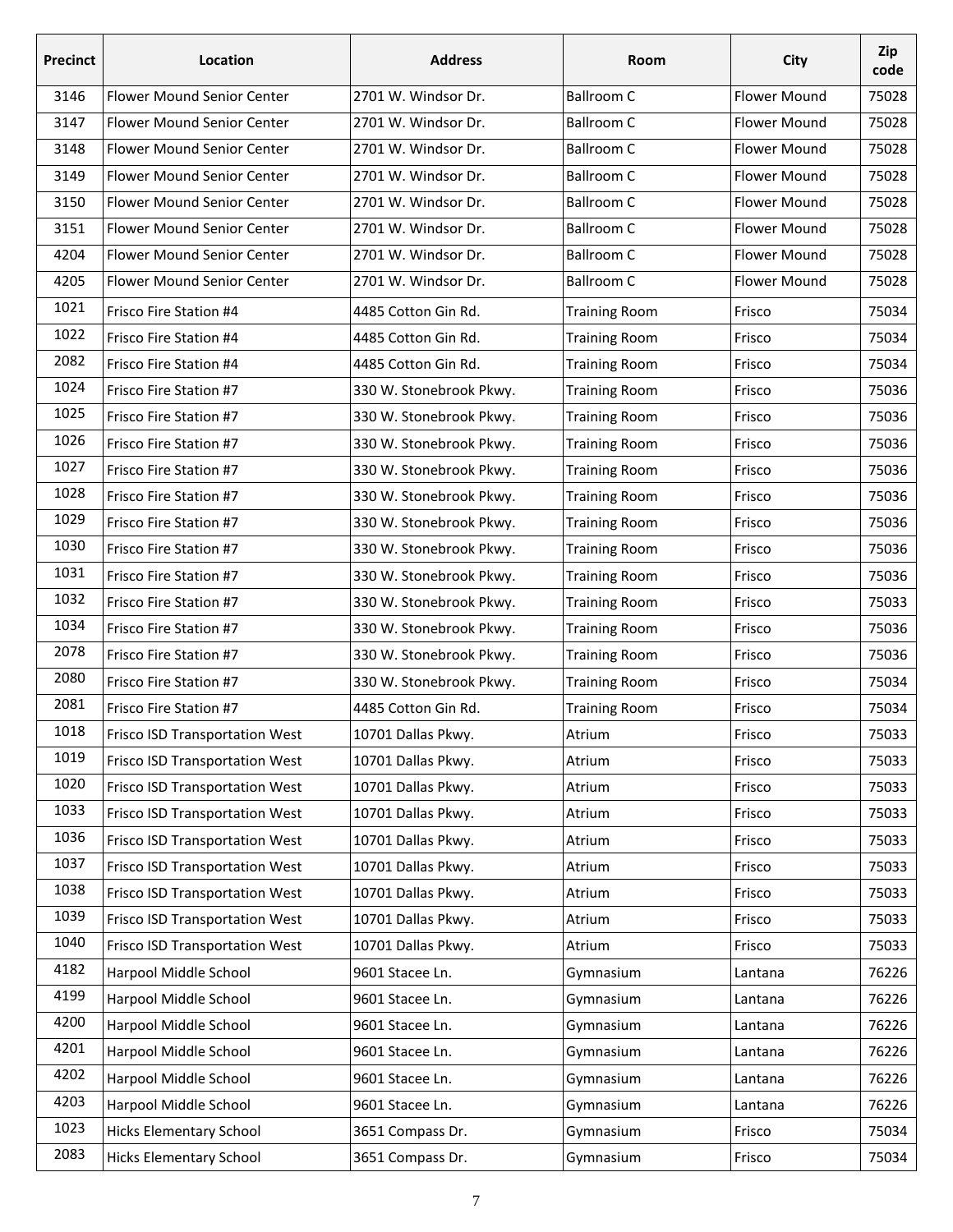| <b>Precinct</b> | Location                                    | <b>Address</b>             | Room                                  | City                    | Zip<br>code |
|-----------------|---------------------------------------------|----------------------------|---------------------------------------|-------------------------|-------------|
| 2088            | <b>Hicks Elementary School</b>              | 3651 Compass Dr.           | Gymnasium                             | Frisco                  | 75034       |
| 2089            | <b>Hicks Elementary School</b>              | 3651 Compass Dr.           | Gymnasium                             | Frisco                  | 75034       |
| 3152            | <b>Highland Village Municipal Complex</b>   | 1000 Highland Village Rd.  | <b>Training Room</b>                  | <b>Highland Village</b> | 75077       |
| 3153            | <b>Highland Village Municipal Complex</b>   | 1000 Highland Village Rd.  | <b>Training Room</b>                  | <b>Highland Village</b> | 75077       |
| 3154            | <b>Highland Village Municipal Complex</b>   | 1000 Highland Village Rd.  | <b>Training Room</b>                  | <b>Highland Village</b> | 75077       |
| 3155            | <b>Highland Village Municipal Complex</b>   | 1000 Highland Village Rd.  | <b>Training Room</b>                  | <b>Highland Village</b> | 75077       |
| 4194            | Justin Municipal Complex                    | 415 N. College Ave.        | Gymnasium                             | Justin                  | 76247       |
| 4219            | <b>Justin Municipal Complex</b>             | 415 N. College Ave.        | Gymnasium                             | Justin                  | 76247       |
| 4220            | Justin Municipal Complex                    | 415 N. College Ave.        | Gymnasium                             | Justin                  | 76247       |
| 4188            | Krum ISD Administration Building            | 1200 Bobcat Blvd.          | <b>Board Room</b>                     | Krum                    | 76249       |
| 4189            | Krum ISD Administration Building            | 1200 Bobcat Blvd.          | Board Room                            | Krum                    | 76249       |
| 4190            | Krum ISD Administration Building            | 1200 Bobcat Blvd.          | <b>Board Room</b>                     | Krum                    | 76249       |
| 4191            | Krum ISD Administration Building            | 1200 Bobcat Blvd.          | Board Room                            | Krum                    | 76249       |
| 4192            | Krum ISD Administration Building            | 1200 Bobcat Blvd.          | <b>Board Room</b>                     | Krum                    | 76249       |
| 3158            | Lake Dallas City Hall                       | 212 Main St.               | Community Room                        | Lake Dallas             | 75065       |
| 3159            | Lake Dallas City Hall                       | 212 Main St.               | Community Room                        | Lake Dallas             | 75065       |
| 3120            | Lewisville Municipal Annex                  | 1197 W. Main St.           | Community Room                        | Lewisville              | 75067       |
| 3121            | Lewisville Municipal Annex                  | 1197 W. Main St.           | Community Room                        | Lewisville              | 75067       |
| 3130            | Lewisville Municipal Annex                  | 1197 W. Main St.           | Community Room                        | Lewisville              | 75067       |
| 3131            | Lewisville Municipal Annex                  | 1197 W. Main St.           | Community Room                        | Lewisville              | 75067       |
| 3132            | Lewisville Municipal Annex                  | 1197 W. Main St.           | Community Room                        | Lewisville              | 75067       |
| 3133            | Lewisville Municipal Annex                  | 1197 W. Main St.           | Community Room                        | Lewisville              | 75067       |
| 3134            | Lewisville Municipal Annex                  | 1197 W. Main St.           | Community Room                        | Lewisville              | 75067       |
| 3135            | Lewisville Municipal Annex                  | 1197 W. Main St.           | Community Room                        | Lewisville              | 75067       |
| 2075            | Little Elm Community Center                 | 107 Hardwicke Ln.          | Community Room                        | Little Elm              | 75068       |
| 2076            | Little Elm Community Center                 | 107 Hardwicke Ln.          | Community Room                        | Little Elm              | 75068       |
| 4165            | Martin Luther King Jr. Recreation<br>Center | 1300 Wilson St.            | <b>Computer Lab/Meeting</b><br>Room B | Denton                  | 76205       |
| 4174            | Martin Luther King Jr. Recreation<br>Center | 1300 Wilson St.            | <b>Computer Lab/Meeting</b><br>Room B | Denton                  | 76205       |
| 4175            | Martin Luther King Jr. Recreation<br>Center | 1300 Wilson St.            | <b>Computer Lab/Meeting</b><br>Room B | Denton                  | 76205       |
| 1007            | North Branch Library                        | 3020 N. Locust St.         | <b>Meeting Room</b>                   | Denton                  | 76209       |
| 1056            | North Branch Library                        | 3020 N. Locust St.         | <b>Meeting Room</b>                   | Denton                  | 76209       |
| 1057            | North Branch Library                        | 3020 N. Locust St.         | <b>Meeting Room</b>                   | Denton                  | 76209       |
| 1061            | North Branch Library                        | 3020 N. Locust St.         | <b>Meeting Room</b>                   | Denton                  | 76209       |
| 1062            | North Branch Library                        | 3020 N. Locust St.         | <b>Meeting Room</b>                   | Denton                  | 76209       |
| 1063            | North Branch Library                        | 3020 N. Locust St.         | <b>Meeting Room</b>                   | Denton                  | 76209       |
| 1064            | North Branch Library                        | 3020 N. Locust St.         | <b>Meeting Room</b>                   | Denton                  | 76209       |
| 1058            | North Lakes Recreation Center               | 2001 W. Windsor Dr.        | Room B                                | Denton                  | 76207       |
| 1059            | North Lakes Recreation Center               | 2001 W. Windsor Dr.        | Room B                                | Denton                  | 76207       |
| 1060            | North Lakes Recreation Center               | 2001 W. Windsor Dr.        | Room B                                | Denton                  | 76207       |
| 4195            | Northlake Town Hall                         | 1500 Commons Cir. Ste. 300 | <b>Council Chambers</b>               | Northlake               | 76226       |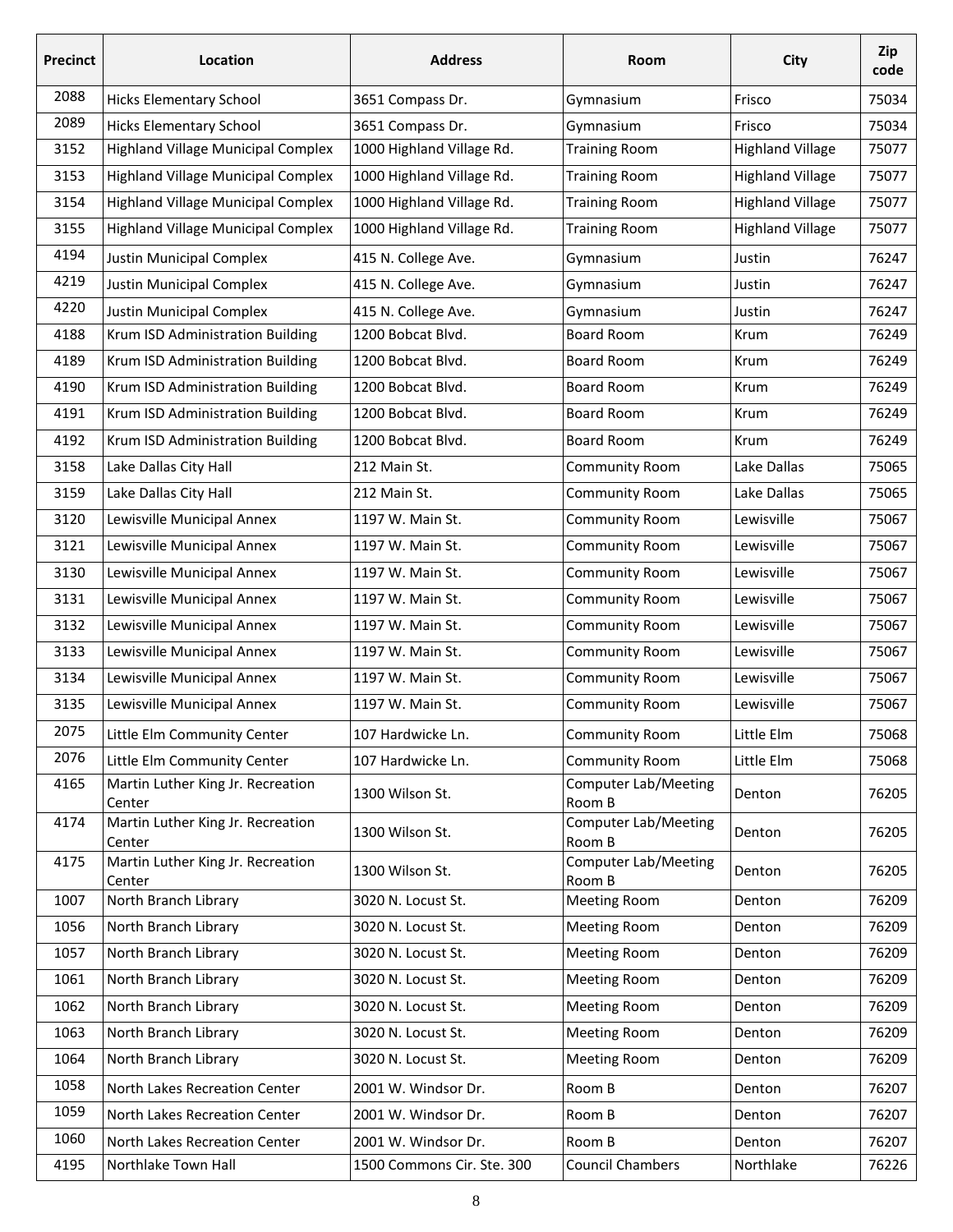| <b>Precinct</b> | Location                                                   | <b>Address</b>             | Room                        | City        | Zip<br>code |
|-----------------|------------------------------------------------------------|----------------------------|-----------------------------|-------------|-------------|
| 4196            | Northlake Town Hall                                        | 1500 Commons Cir. Ste. 300 | <b>Council Chambers</b>     | Northlake   | 76226       |
| 4218            | Northlake Town Hall                                        | 1500 Commons Cir. Ste. 300 | <b>Council Chambers</b>     | Northlake   | 76226       |
| 4221            | Northwest ISD Administration Bldg                          | 2001 Texan Dr.             | Curriculum Design<br>Center | Justin      | 76247       |
| 4222            | Northwest ISD Administration Bldg                          | 2001 Texan Dr.             | Curriculum Design<br>Center | Justin      | 76247       |
| 4223            | Northwest ISD Administration Bldg                          | 2001 Texan Dr.             | Curriculum Design<br>Center | Justin      | 76247       |
| 4224            | Northwest ISD Administration Bldg                          | 2001 Texan Dr.             | Curriculum Design<br>Center | Justin      | 76247       |
| 1044            | Oak Point City Hall                                        | 100 Naylor Rd.             | Community Room              | Oak Point   | 75068       |
| 1045            | Oak Point City Hall                                        | 100 Naylor Rd.             | Community Room              | Oak Point   | 75068       |
| 1046            | Oak Point City Hall                                        | 100 Naylor Rd.             | Community Room              | Oak Point   | 75068       |
| 2068            | Oak Point City Hall                                        | 100 Naylor Rd.             | Community Room              | Oak Point   | 75068       |
| 1008            | Pilot Point Senior Center                                  | 310 S. Washington St.      | <b>Exercise Room</b>        | Pilot Point | 76258       |
| 1009            | <b>Pilot Point Senior Center</b>                           | 310 S. Washington St.      | <b>Exercise Room</b>        | Pilot Point | 76258       |
| 4193            | Ponder Town Hall                                           | 102 W. Bailey St.          | <b>Council Chambers</b>     | Ponder      | 76259       |
| 2079            | <b>Prestwick Elementary</b>                                | 3101 Stonefield            | Music Room D119             | The Colony  | 75056       |
| 1015            | Prosper Fire Station #2                                    | 1140 S. Teel Pkwy.         | <b>Training Room</b>        | Prosper     | 75078       |
| 1016            | Prosper Fire Station #2                                    | 1140 S. Teel Pkwy.         | <b>Training Room</b>        | Prosper     | 75078       |
| 1017            | Prosper Fire Station #2                                    | 1140 S. Teel Pkwy.         | <b>Training Room</b>        | Prosper     | 75078       |
| 4209            | Roanoke Public Library                                     | 308 S. Walnut St.          | Meeting Room A & B          | Roanoke     | 76262       |
| 4213            | Roanoke Public Library                                     | 308 S. Walnut St.          | Meeting Room A & B          | Roanoke     | 76262       |
| 4214            | Roanoke Public Library                                     | 308 S. Walnut St.          | Meeting Room A & B          | Roanoke     | 76262       |
| 4215            | Roanoke Public Library                                     | 308 S. Walnut St.          | Meeting Room A & B          | Roanoke     | 76262       |
| 4216            | Roanoke Public Library                                     | 308 S. Walnut St.          | Meeting Room A & B          | Roanoke     | 76262       |
| 4185            | Robson Ranch Creative Arts and<br><b>Technology Center</b> | 9404 Ed Robson Cir.        | <b>Front Hallway</b>        | Denton      | 76207       |
| 4186            | Robson Ranch Creative Arts and<br><b>Technology Center</b> | 9404 Ed Robson Cir.        | Front Hallway               | Denton      | 76207       |
| 2108            | Rosemeade Recreation Center                                | 1330 E. Rosemeade Pkwy.    | Front Snack Area            | Carrollton  | 75007       |
| 2109            | <b>Rosemeade Recreation Center</b>                         | 1330 E. Rosemeade Pkwy.    | Front Snack Area            | Carrollton  | 75007       |
| 2110            | Rosemeade Recreation Center                                | 1330 E. Rosemeade Pkwy.    | Front Snack Area            | Carrollton  | 75007       |
| 2111            | Rosemeade Recreation Center                                | 1330 E. Rosemeade Pkwy.    | Front Snack Area            | Carrollton  | 75007       |
| 2112            | Rosemeade Recreation Center                                | 1330 E. Rosemeade Pkwy.    | Front Snack Area            | Carrollton  | 75007       |
| 2113            | Rosemeade Recreation Center                                | 1330 E. Rosemeade Pkwy.    | Front Snack Area            | Carrollton  | 75007       |
| 2114            | Rosemeade Recreation Center                                | 1330 E. Rosemeade Pkwy.    | Front Snack Area            | Carrollton  | 75007       |
| 3115            | Rosemeade Recreation Center                                | 1330 E. Rosemeade Pkwy.    | Front Snack Area            | Carrollton  | 75007       |
| 3116            | Rosemeade Recreation Center                                | 1330 E. Rosemeade Pkwy.    | Front Snack Area            | Carrollton  | 75007       |
| 1000            | <b>Sanger Community Center</b>                             | 101 Freese Dr.             | <b>Meeting Room</b>         | Sanger      | 76266       |
| 1001            | Sanger Community Center                                    | 101 Freese Dr.             | <b>Meeting Room</b>         | Sanger      | 76266       |
| 1002            | Sanger Community Center                                    | 101 Freese Dr.             | <b>Meeting Room</b>         | Sanger      | 76266       |
| 1003            | Sanger Community Center                                    | 101 Freese Dr.             | <b>Meeting Room</b>         | Sanger      | 76266       |
| 1004            | Sanger Community Center                                    | 101 Freese Dr.             | <b>Meeting Room</b>         | Sanger      | 76266       |
| 1005            | Sanger Community Center                                    | 101 Freese Dr.             | <b>Meeting Room</b>         | Sanger      | 76266       |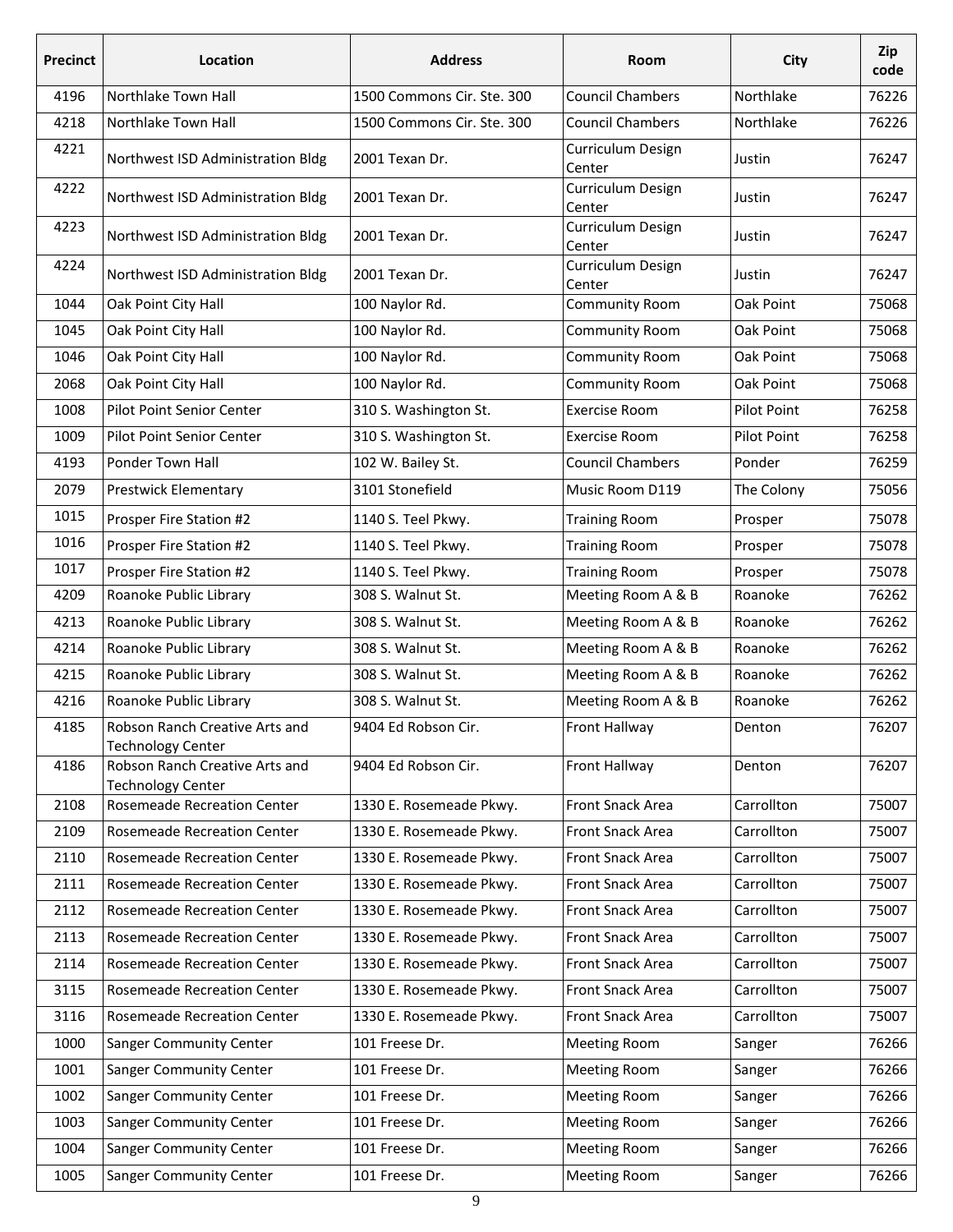| <b>Precinct</b> | <b>Location</b>                         | <b>Address</b>          | Room                    | City                | Zip<br>code |
|-----------------|-----------------------------------------|-------------------------|-------------------------|---------------------|-------------|
| 1006            | <b>Sanger Community Center</b>          | 101 Freese Dr.          | <b>Meeting Room</b>     | Sanger              | 76266       |
| 2074            | Shady Shores Community Center           | 101 S. Shady Shores Rd. | <b>Council Chambers</b> | <b>Shady Shores</b> | 76208       |
| 4161            | South Branch Library                    | 3228 Teasley Ln.        | Program Room            | Denton              | 76210       |
| 4162            | South Branch Library                    | 3228 Teasley Ln.        | Program Room            | Denton              | 76210       |
| 4164            | South Branch Library                    | 3228 Teasley Ln.        | Program Room            | Denton              | 76210       |
| 4176            | South Branch Library                    | 3228 Teasley Ln.        | Program Room            | Denton              | 76210       |
| 4179            | South Branch Library                    | 3228 Teasley Ln.        | Program Room            | Denton              | 76210       |
| 4180            | South Branch Library                    | 3228 Teasley Ln.        | Program Room            | Denton              | 76210       |
| 4181            | South Branch Library                    | 3228 Teasley Ln.        | Program Room            | Denton              | 76210       |
| 1013            | Steven E. Copeland Government<br>Center | 1400 FM 424             | Community Room          | Cross Roads         | 76227       |
| 1053            | Steven E. Copeland Government<br>Center | 1400 FM 424             | Community Room          | Cross Roads         | 76227       |
| 1054            | Steven E. Copeland Government<br>Center | 1400 FM 424             | Community Room          | Cross Roads         | 76227       |
| 1055            | Steven E. Copeland Government<br>Center | 1400 FM 424             | Community Room          | Cross Roads         | 76227       |
| 2084            | The Colony High School                  | 4301 Blair Oaks Dr.     | Gymnasium               | The Colony          | 75056       |
| 2085            | The Colony High School                  | 4301 Blair Oaks Dr.     | Gymnasium               | The Colony          | 75056       |
| 2086            | The Colony High School                  | 4301 Blair Oaks Dr.     | Gymnasium               | The Colony          | 75056       |
| 2087            | The Colony High School                  | 4301 Blair Oaks Dr.     | Gymnasium               | The Colony          | 75056       |
| 2090            | The Colony High School                  | 4301 Blair Oaks Dr.     | Gymnasium               | The Colony          | 75056       |
| 3118            | The Colony High School                  | 4301 Blair Oaks Dr.     | Gymnasium               | The Colony          | 75056       |
| 3119            | The Colony High School                  | 4301 Blair Oaks Dr.     | Gymnasium               | The Colony          | 75056       |
| 3122            | Thrive Multigenerational Center         | 1950 S. Valley Pkwy.    | Sage Meeting Room       | Lewisville          | 75067       |
| 3123            | Thrive Multigenerational Center         | 1950 S. Valley Pkwy.    | Sage Meeting Room       | Lewisville          | 75067       |
| 3124            | Thrive Multigenerational Center         | 1950 S. Valley Pkwy.    | Sage Meeting Room       | Lewisville          | 75067       |
| 3125            | Thrive Multigenerational Center         | 1950 S. Valley Pkwy.    | Sage Meeting Room       | Lewisville          | 75067       |
| 3126            | Thrive Multigenerational Center         | 1950 S. Valley Pkwy.    | Sage Meeting Room       | Lewisville          | 75067       |
| 3127            | Thrive Multigenerational Center         | 1950 S. Valley Pkwy.    | Sage Meeting Room       | Lewisville          | 75067       |
| 3128            | Thrive Multigenerational Center         | 1950 S. Valley Pkwy.    | Sage Meeting Room       | Lewisville          | 75067       |
| 3129            | Thrive Multigenerational Center         | 1950 S. Valley Pkwy.    | Sage Meeting Room       | Lewisville          | 75067       |
| 3136            | Thrive Multigenerational Center         | 1950 S. Valley Pkwy.    | Sage Meeting Room       | Lewisville          | 75067       |
| 3137            | Thrive Multigenerational Center         | 1950 S. Valley Pkwy.    | Sage Meeting Room       | Lewisville          | 75067       |
| 2099            | Timberglen Recreation Center            | 3810 Timberglen Rd.     | Large Room              | Dallas              | 75287       |
| 2100            | Timberglen Recreation Center            | 3810 Timberglen Rd.     | Large Room              | Dallas              | 75287       |
| 2101            | Timberglen Recreation Center            | 3810 Timberglen Rd.     | Large Room              | Dallas              | 75287       |
| 2102            | Timberglen Recreation Center            | 3810 Timberglen Rd.     | Large Room              | Dallas              | 75287       |
| 2103            | Timberglen Recreation Center            | 3810 Timberglen Rd.     | Large Room              | Dallas              | 75287       |
| 2104            | Timberglen Recreation Center            | 3810 Timberglen Rd.     | Large Room              | Dallas              | 75287       |
| 4210            | Trophy Club MUD No. 1 Building          | 100 Municipal Dr.       | <b>Board Room</b>       | <b>Trophy Club</b>  | 76262       |
| 4211            | Trophy Club MUD No. 1 Building          | 100 Municipal Dr.       | Board Room              | <b>Trophy Club</b>  | 76262       |
| 4212            | Trophy Club MUD No. 1 Building          | 100 Municipal Dr.       | Board Room              | <b>Trophy Club</b>  | 76262       |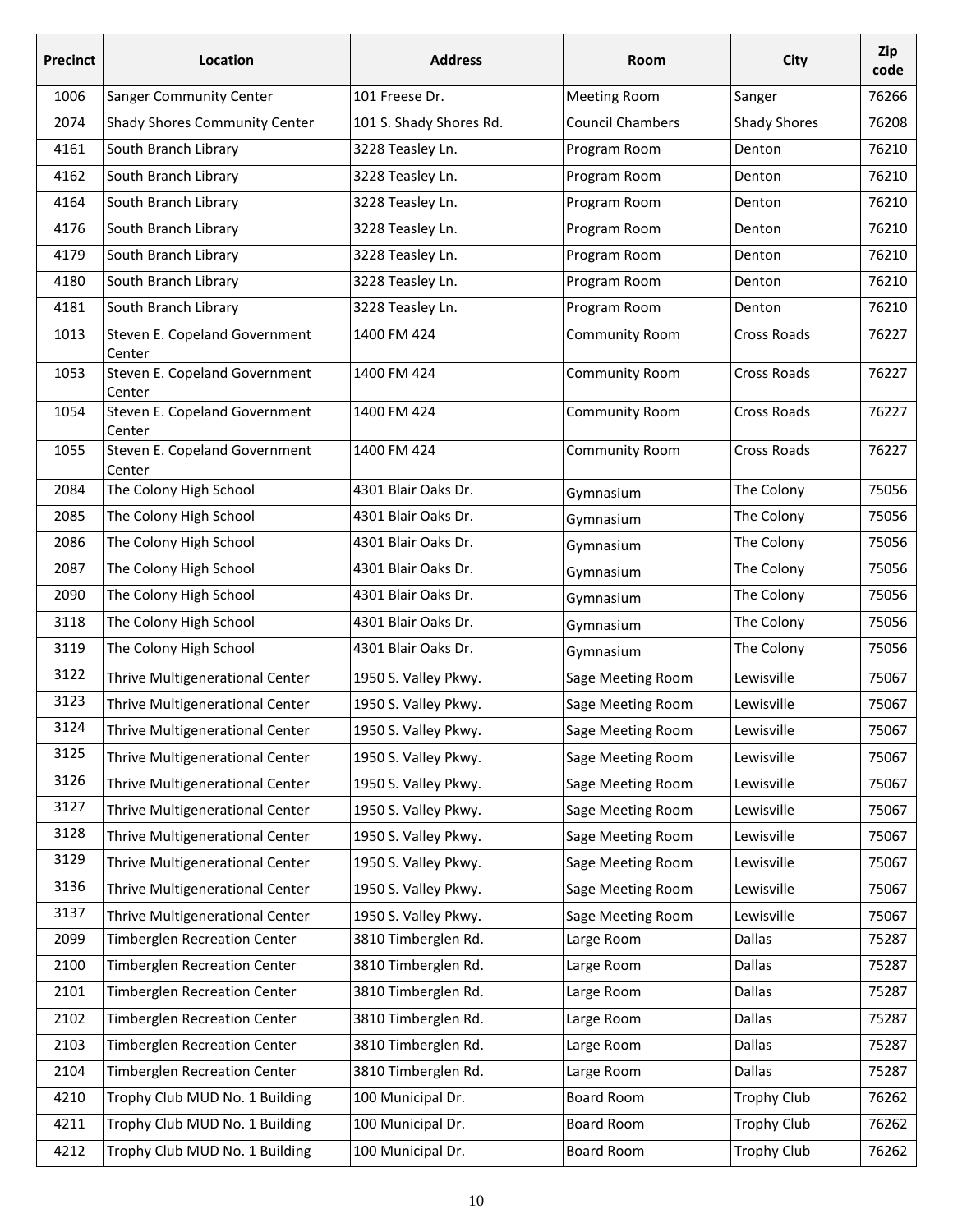| <b>Precinct</b> | Location                     | <b>Address</b>      | Room               | City     | Zip<br>code |
|-----------------|------------------------------|---------------------|--------------------|----------|-------------|
| 1014            | <b>Union Park Elementary</b> | 7301 Fieldwood Way  | Cafeteria          | Aubrey   | 76227       |
| 1043            | Union Park Elementary        | 7301 Fieldwood Way  | Cafeteria          | Aubrey   | 76227       |
| 1047            | Union Park Elementary        | 7301 Fieldwood Way  | Cafeteria          | Aubrey   | 76227       |
| 1048            | Union Park Elementary        | 7301 Fieldwood Way  | Cafeteria          | Aubrey   | 76227       |
| 1049            | Union Park Elementary        | 7301 Fieldwood Way  | Cafeteria          | Aubrey   | 76227       |
| 1050            | Union Park Elementary        | 7301 Fieldwood Way  | Cafeteria          | Aubrey   | 76227       |
| 1051            | Union Park Elementary        | 7301 Fieldwood Way  | Cafeteria          | Aubrey   | 76227       |
| 1052            | Union Park Elementary        | 7301 Fieldwood Way  | Cafeteria          | Aubrey   | 76227       |
| 4169            | Voertman's Bookstore         | 1314 W. Hickory St. | <b>Art Gallery</b> | Denton   | 76201       |
| 4170            | Voertman's Bookstore         | 1314 W. Hickory St. | <b>Art Gallery</b> | l Denton | 76201       |
| 4171            | Voertman's Bookstore         | 1314 W. Hickory St. | <b>Art Gallery</b> | Denton   | 76201       |
| 4172            | Voertman's Bookstore         | 1314 W. Hickory St. | <b>Art Gallery</b> | Denton   | 76201       |
| 4173            | Voertman's Bookstore         | 1314 W. Hickory St. | <b>Art Gallery</b> | Denton   | 76201       |
| 4187            | Voertman's Bookstore         | 1314 W. Hickory St. | <b>Art Gallery</b> | Denton   | 76201       |

## **Voter Information Document – Era Independent School District Special Election Proposition A**

The following information is prepared to comply with Tex. H.B. 477 86<sup>th</sup> Leg., R.S. (2019) and is for illustration purposes only. The information is not a part of the proposition to be voted on and does not create a contract with the voters.

At the Election, the following language will appear on the ballot:

## ERA INDEPENDENT SCHOOL DISTRICT SPECIAL ELECTION ERA INDEPENDENT SCHOOL DISTRICT PROPOSITION A



The following table sets forth the estimated principal amount of, and interest due to maturity on, the bonds to be issued if Proposition A passes, and all outstanding obligations of the District secured by and payable from ad valorem taxes.

| Principal    | Estimated        | Estimated combined     | Principal of       |                         | Remaining interest Combined Principal |
|--------------|------------------|------------------------|--------------------|-------------------------|---------------------------------------|
| Amount of    | interest for     | principal and interest | District's         | on District's           | and Interest to                       |
| Bonds to be  | Bonds to be      | required to pay on     | Existing           | Existing                | timely pay                            |
| authorized   | authorized $(1)$ | time and in full the   | Outstanding Debt   | <b>Outstanding Debt</b> | District's                            |
|              |                  | Bonds to be            | (as of $1/24/22$ ) | (as of $1/24/22$ )      | <b>Outstanding Debt</b>               |
|              |                  | authorized $(1)$       |                    |                         | (as of 1/24/22)                       |
| \$12,720,000 | \$9,970,400      | \$22,690,400           | \$3,790,000        | \$1,246,000             | \$5,036,000                           |

(1) The interest on the proposed bonds was estimated at a rate of  $3.26\%$  based on market conditions as of January 24, 2022, and therefore, the interest payable on the proposed bonds may be less than, or more than, the amounts set forth above based on market conditions at the time of sale of the proposed bonds.

Based on the information and assumptions provided in the table above, the estimated maximum annual increase in the amount of taxes that would be imposed on a residence homestead in the District with a taxable appraised value of \$100,000 to repay the proposed bonds, if approved, is \$170. This estimate assumes average annual growth of District's taxable assessed valuation of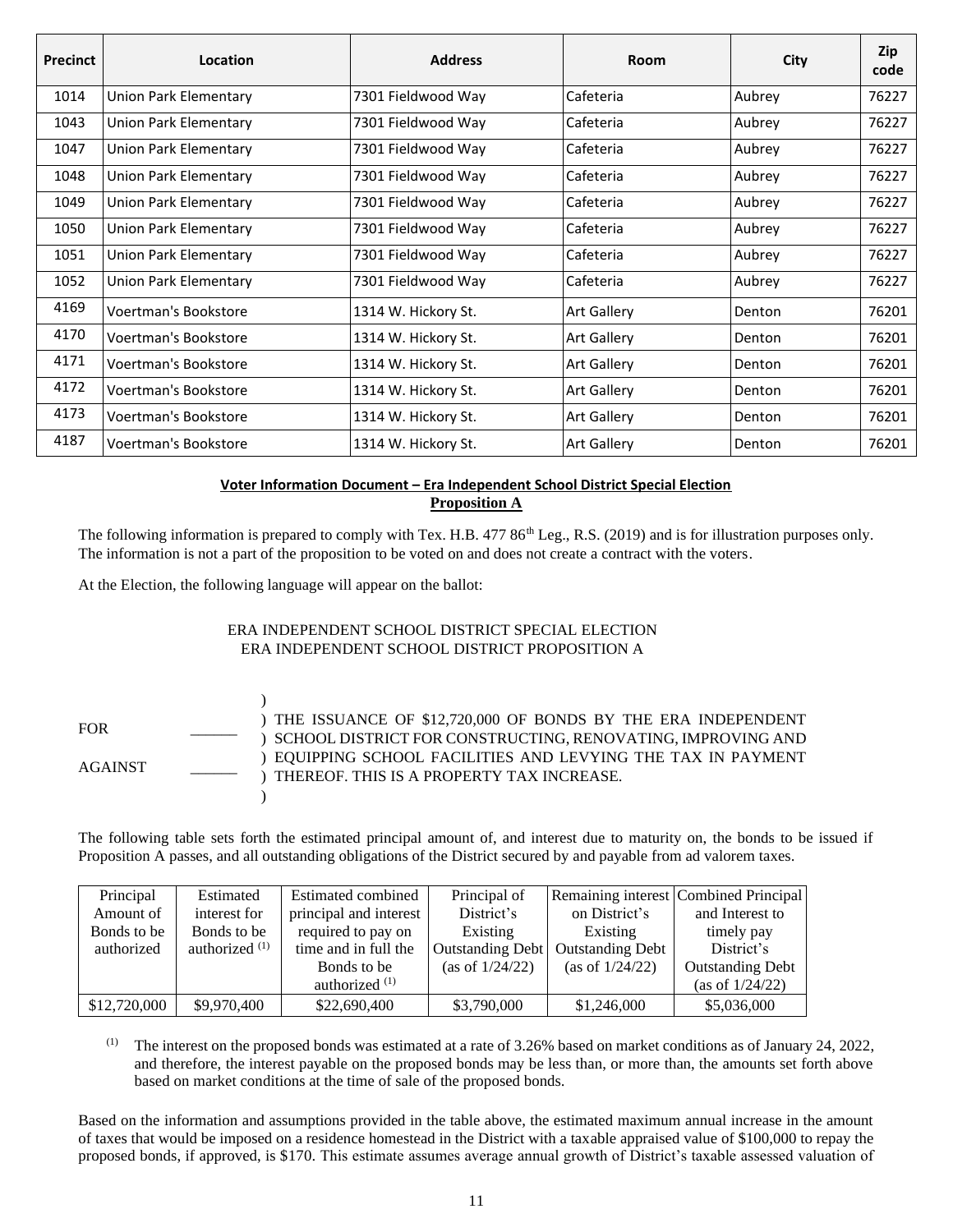0% per year. The District assumes that the proposed bonds will be issued in an amortization that will produce relatively overall consistent levels of debt service in each year, while taking into account the District's existing debt amortization schedule.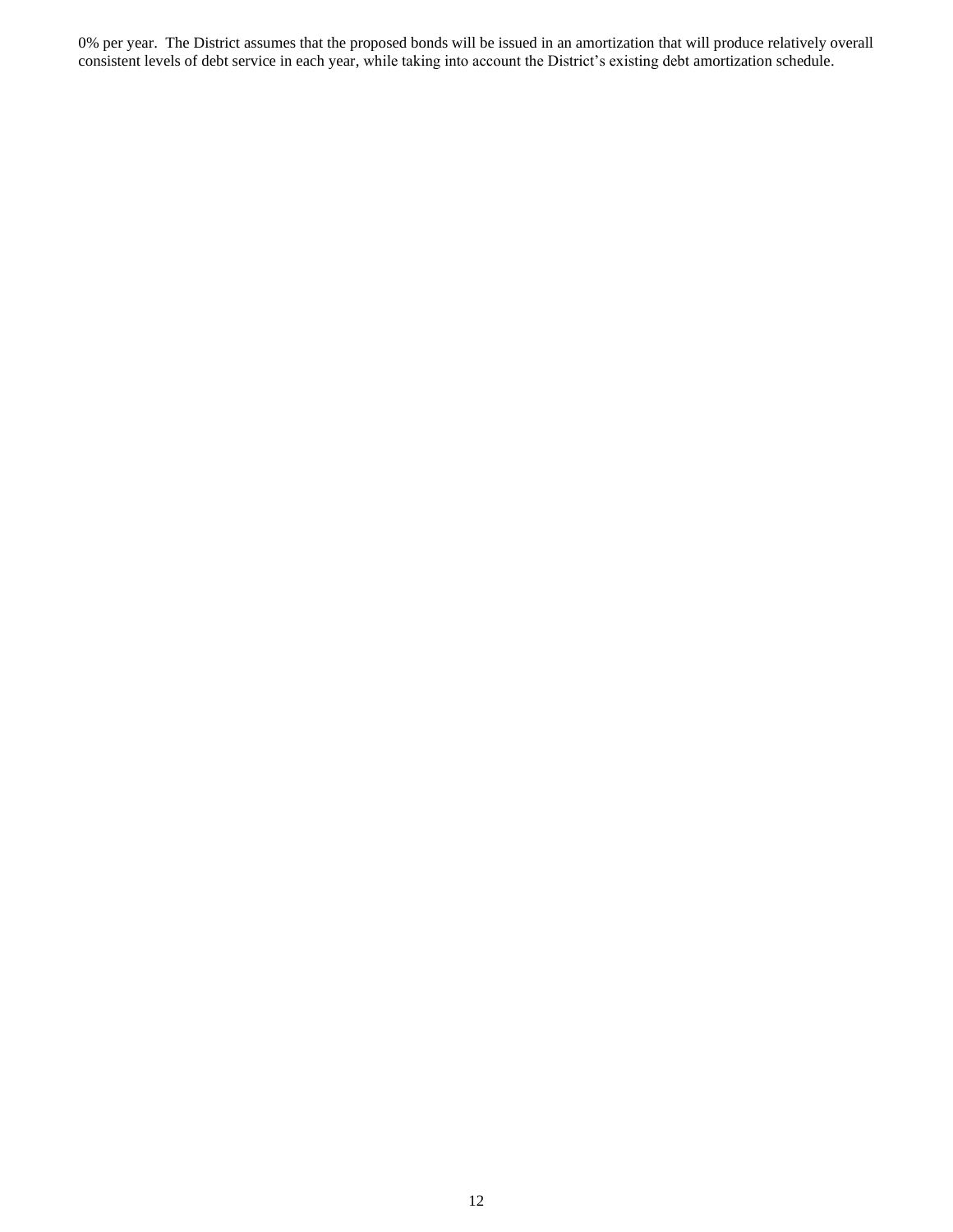## **ORDEN PARA CONVOCAR UNA ELECCIÓN DE BONOS Y AVISO DE ELECCIÓN**

#### EL ESTADO DE TEXAS CONDADOS DE COOKE Y DE DENTON DISTRITO ESCOLAR INDEPENDIENTE DE ERA

EN VISTA DE QUE la Junta de Síndicos del Distrito Escolar Independiente de Era (el "*Distrito*") desea convocar una elección especial de bonos que se celebrará el 7 de mayo de 2022 (la "*Elección*"); y

EN VISTA DE QUE el Distrito celebra un contrato con el Condado de Cooke, Texas, ("*Condado de Cooke*") y con el Condado de Denton, Texas, ("*Condado de Denton*" y junto con el Condado de Cooke, los "*Condados Contratados*") para que la administración de la Elección en virtud de un convenio interlocal con los Condados Contratados (el "*Contrato Electoral*"); y

EN VISTA DE QUE el Condado de Cooke actuando a través del Administrador de Elecciones del Condado de Cooke (el "*Administrador de Elecciones del Condado de Cooke*") de acuerdo con el Contrato Electoral proveerá la administración de la Elección para los residentes del Distrito que viven en el Condado de Cooke; el Condado de Denton actuando a través del Administrador de Elecciones del Condado de Denton (el "*Administrador de Elecciones del Condado de Denton*") proveerá la administración de la Elección para los residentes del Distrito que viven en el Condado de Denton, Texas; y

EN VISTA DE QUE por la presente, se halla y determina oficialmente que la asamblea en la cual esta Orden fue adoptada estuvo abierta al público, y que se dio aviso público de la hora, el lugar y el propósito de la asamblea, todo según lo exige el Capítulo 551 del Código de Gobierno de Texas.

#### POR LO TANTO, LA JUNTA DE SÍNDICOS DEL DISTRITO ESCOLAR INDEPENDIENTE DE ERA ORDENA:

**Sección 1.** Las declaraciones contenidas en el preámbulo de esta Orden son verdaderas y correctas y se adoptan como determinaciones de hechos y como disposiciones operativas de la presente.

**Sección 2.** *Elección ordenada; lugares de votación.* La Elección se llevará a cabo en el Distrito en el horario de 7:00 a.m. a 7:00 p.m. el 7 de mayo de 2022 (el *"Día de Elección"*). Los Administradores de Elecciones organizarán y administrarán la Elección según lo dispuesto en el Capítulo 271 y el Subcapítulo D del Capítulo 31 del Código Electoral de Texas (el "*Código*") y el Contrato Electoral. La votación el Día de la Elección y la Votación Anticipada se llevarán a cabo en las fechas y durante los horarios y en lugares de votación designados como figuran en el *Anexo A* adjunto a este documento, el cual, por la presente, se incorpora a esta Orden para toda intención y propósito. Las ubicaciones en el Anexo A se designan, por la presente, como lugares de votación. El *Anexo A* será modificado para incluir lugares de votación adicionales o diferentes para el Día de Elección requeridos para cumplir con el Contrato Electoral y el Código.

**Sección 3.** *Votación anticipada.* La votación anticipada será administrada por los Administradores de las Elecciones. La votación anticipada en persona comenzará el 25 de abril de 2022 y terminará el 3 de mayo de 2022, y se llevará a cabo en los lugares de Votación Anticipada en las fechas y los horarios especificados en el *Anexo A* adjunto a este documento, lugares que, por la presente, se designan como lugares de votación anticipada. Los lugares de votación anticipada se mantendrán abiertos durante dichos horarios para la votación anticipada en persona para cualquier votante del Distrito registrado en dicho lugar de votación. El *Anexo A* será cambiado para incluir lugares de votación adicionales o diferentes para la votación anticipada requeridos para cumplir con el Contrato Electoral y el Código.

**Sección 4.** *Funcionarios Electorales.* La designación de los Jueces Electorales Presidentes, Jueces Alternos, Oficiales de Votación Anticipada, el Juez Presidente del consejo de boletas de votación anticipada y demás funcionarios electorales de la Elección la harán los Administradores de Elecciones.

**Sección 5.** *Votación por correo.* Las solicitudes de votación por correo para todos los residentes del Distrito deben entregarse en persona o deben enviarse por correo postal a la siguiente dirección antes de la fecha límite indicada por la ley:

(a) Las solicitudes de votación por correo de todos los residentes del Distrito en el Condado de Cooke deben enviarse a:

| Correo postal                                      | Cooke County Clerk<br>101 S. Dixon St.<br>Gainesville, Texas 76240 |
|----------------------------------------------------|--------------------------------------------------------------------|
| servicio de correo privado o<br>entrega en persona | Cooke County Clerk<br>101 S. Dixon St.<br>Gainesville, Texas 76240 |
| Teléfono<br>Fax                                    | $(940)$ 668-5500<br>$(940)$ 668-5522                               |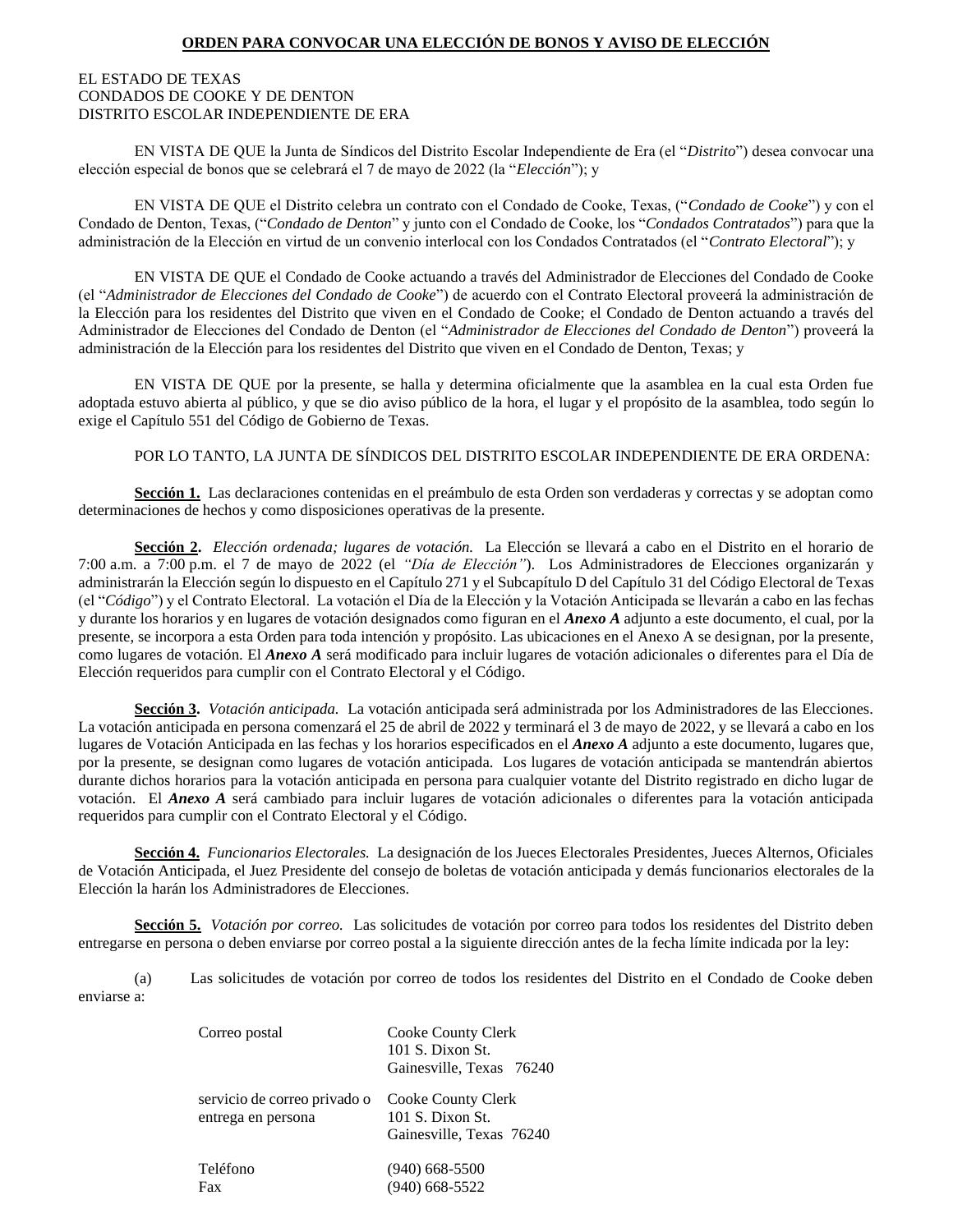Correo electrónico Pam.harrison@co.cooke.tx.us (b) Las solicitudes de votación por correo de todos los residentes del Distrito en el Condado de Denton deben

enviarse a:

| Correo postal:                                     | Denton County Elections Administration<br>Attn: Early Voting Clerk<br>P.O. Box 1720<br>Denton, TX 76202                  |
|----------------------------------------------------|--------------------------------------------------------------------------------------------------------------------------|
| Servicio de correo privado<br>o entrega en persona | Denton County Elections Administration<br>Attn: Early Voting Clerk<br>701 Kimberly Drive, Suite A101<br>Denton, TX 76208 |
| Teléfono<br><b>Fax</b><br>Correo electrónico       | $(940)$ 349-3200<br>$(940)$ 349-3201<br>elections@dentoncounty.gov                                                       |

**Sección 6.** *Boletas de votación anticipada.* Se creará un Consejo de Boletas de Votación Anticipada para procesar los resultados de la votación anticipada de la Elección, y los Administradores de Elecciones designarán al Juez Presidente de dicho Consejo. El Juez Presidente del Consejo de Boletas de Votación Anticipada nombrará a dos o más miembros adicionales para formar el Consejo de Boletas de Votación Anticipada y, de ser necesario, a los miembros del Comité de Verificación de Firmas requeridos para procesar de forma eficiente las boletas de votación anticipada.

**Sección 7.** *Votantes habilitados.* Todos los votantes habilitados y residentes en el Distrito tendrán derecho a votar en la elección.

**Sección 8.** *Proposición.* En la Elección se presentará la siguiente PROPOSICIÓN en conformidad con la ley:

## ELECCIÓN ESPECIAL DEL DISTRITO ESCOLAR INDEPENDIENTE DE ERA PROPOSICIÓN A DEL DISTRITO ESCOLAR INDEPENDIENTE DE ERA

¿Se deberá autorizar a la Junta de Síndicos del Distrito Escolar Independiente de Era a emitir los bonos del Distrito, en una o más series, en la cantidad total de capital de \$12,720,000, para el propósito de construir, renovar, mejorar y equipar instalaciones escolares en el Distrito, bonos que vencerán, devengarán interés y serán emitidos y vendidos en conformidad con la ley al momento de emisión; y se deberá autorizar a la Junta de Síndicos a imponer y comprometer y hacer tasar y recaudar impuestos anuales ad valorem sobre toda propiedad gravable en el Distrito, suficientes, sin límite en cuanto a tasa o cantidad, para pagar el capital y el interés de los bonos y el costo de cualquier acuerdo de crédito firmado en conexión con los bonos?

**Sección 9. Boletas de votación.** Las boletas de votación oficiales para la Elección se prepararán en conformidad con el Código Electoral de Texas de manera que se permita a los electores votar "A FAVOR" o "EN CONTRA" de la PROPOSICIÓN antedicha, y de manera que contengan dichas disposiciones, marcas y lenguaje conforme a lo que exige la ley, y con dicha PROPOSICIÓN expresada básicamente de la siguiente manera:

## ELECCIÓN ESPECIAL DEL DISTRITO ESCOLAR INDEPENDIENTE DE ERA PROPOSICIÓN A DEL DISTRITO ESCOLAR INDEPENDIENTE DE ERA

A FAVOR \_\_\_\_\_\_ EN CONTRA \_\_\_\_\_\_ ) LA EMISIÓN DE \$12,720,000 EN BONOS POR PARTE DEL DISTRITO ) ESCOLAR INDEPENDIENTE DE ERA PARA CONSTRUIR, RENOVAR, ) MEJORAR Y EQUIPAR INSTALACIONES ESCOLARES, Y LA IMPOSICIÓN ) DEL IMPUESTO PARA EL PAGO DE LOS MISMOS. ESTO ES UN AUMENTO ) AL IMPUESTO PREDIAL.

**Sección 10**. *Conformidad con las leyes federales.* En todos sus aspectos, la Elección se llevará a cabo de acuerdo con el Código. En virtud de la Ley federal Ayude a América a Votar ("HAVA") y el Código, cada lugar de votación dispondrá como mínimo de un sistema de votación equipado para personas con discapacidad, y cada uno de los sistemas de votación de ese tipo será un sistema que cuente con la certificación de cumplimiento de HAVA y el Código emitida por la Secretaría de Estado de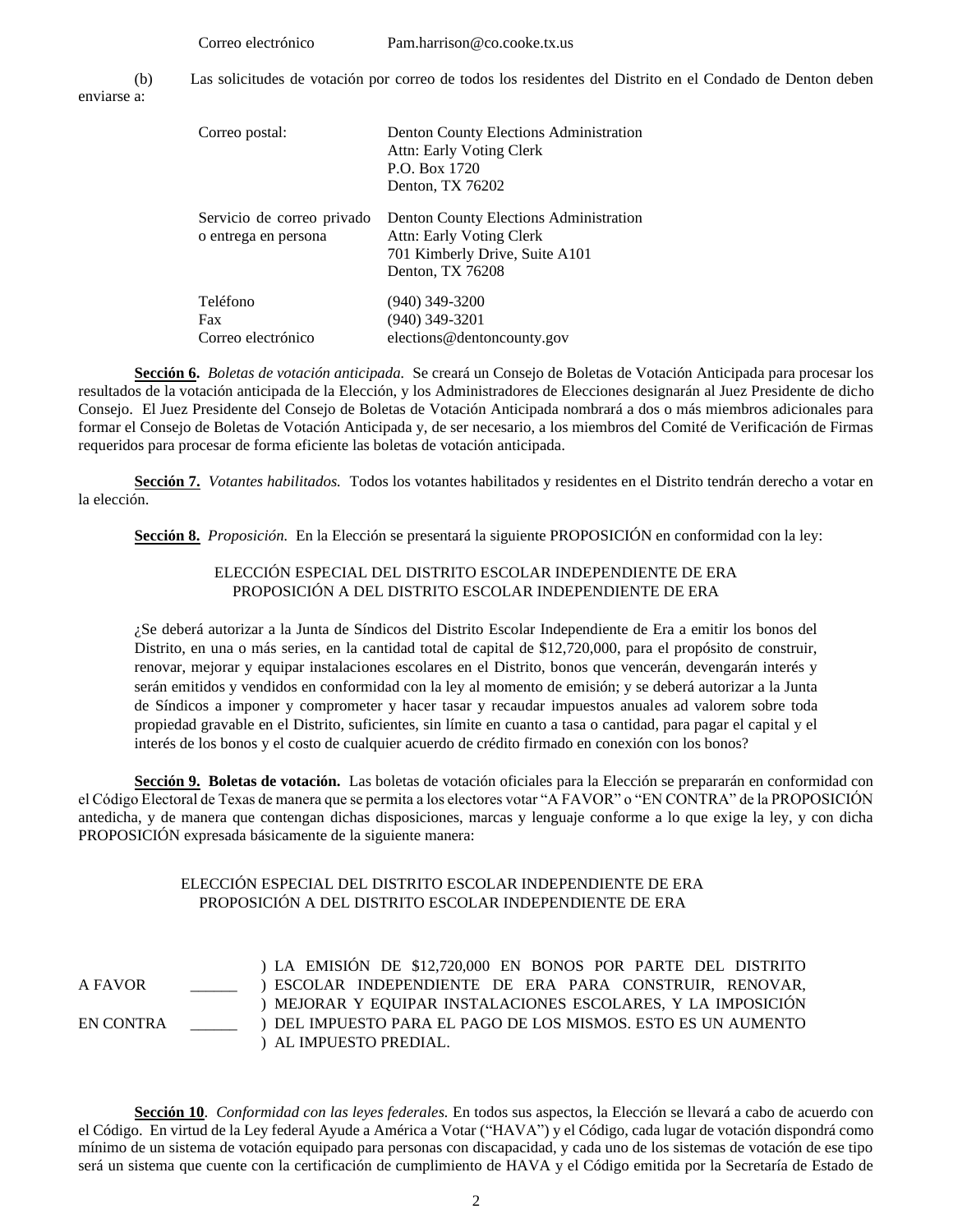Texas. El Distrito halla por la presente que el sistema de votación que será utilizado por los Administradores de Elecciones para administrar la Elección es uno de dichos sistemas, y ordena que el Distrito, en sus elecciones, utilice tal equipo de votación o algún otro equipo certificado por el Secretario de Estado de Texas.

**Sección 11.** La Junta de Síndicos autoriza por este medio al Superintendente, Presidente, Vicepresidente o Secretario de la Junta de Síndicos a celebrar o atestiguar, en nombre del Distrito, el Contrato Electoral con los Condados Contratados.

Sección 12. De acuerdo con las disposiciones del Código Electoral de Texas, se provee la siguiente información:

(a) El lenguaje de la proposición que aparecerá en la boleta de votación se establece en la Sección 9 de este documento.

(b) El propósito por el cual se han de autorizar los bonos se establece en la Sección 8 de este documento.

(c) La cantidad del capital de las obligaciones de deuda que se ha de autorizar es de \$12,720,000 para la Proposición A.

(d) Si los votantes aprueban los bonos, la Junta de Síndicos estará autorizada a imponer impuestos anuales ad valorem sobre toda propiedad gravable del Distrito, suficientes, sin límite en cuanto a tasa o cantidad, para pagar el capital y el interés de los bonos y el costo de cualquier convenio crediticio celebrado en relación con los bonos.

(e) Según las condiciones del mercado de bonos en la fecha de adopción de esta Orden, la tasa de interés máxima para cualquier serie de bonos se estima en 4.00%. Dicho estimado considera diversos factores, incluidos el programa de emisión, el programa de vencimiento y las clasificaciones previstas de bonos de los bonos propuestos. Dicha tasa de interés máxima estimada se provee a título informativo, pero no es un límite a la tasa de interés a la que podrían venderse los bonos o pagarés, o cualquier serie de estos.

(f) Si se aprueban los bonos, se podrán emitir en una serie o más, para vencer en serie en un periodo que no exceda los 31 años a partir de la fecha de emisión de cada serie de bonos.

(g) La cantidad total de capital pendiente de las obligaciones de deuda del Distrito a la fecha de esta Orden es de \$3,790,000.00.

(h) La cantidad total de interés pendiente de las obligaciones de deuda del Distrito a la fecha de esta Orden es de \$1,246,000.

(i) La tasa del impuesto ad valorem para el servicio de la deuda para el Distrito a la fecha de esta Orden es de \$0.1700 por cada \$100 de tasación fiscal gravable.

(j) El sitio web del Distrito (como la autoridad que organiza la elección) es [https://www.eraisd.net;](https://www.eraisd.net/) el sitio web de elecciones del Condado de Cooke es https://www.co.cooke.tx.us/page/cooke.elections; el sitio web de elecciones del Condado de Denton es https://www.votedenton.gov/.

#### **ANEXO A**

--------------

## **Lugar, fechas y horarios de votación anticipada (CONDADO DE COOKE)**

**Cooke County Courthouse Annex Courtroom 112 South Dixon St. Gainesville, Texas 76240 Comienza la votación anticipada 25 de abril – final 3 de mayo (solo entre semana)**

**8 AM de 6 PM** 

## **Lugares y horarios de votación el Día de la Elección (CONDADO DE COOKE)**

7 de mayo de 2022, 7 a.m. hasta 7 p.m.

Los votantes registrados pueden votar en cualquiera de los lugares que se indican abajo de 7 a.m. hasta las 7 p.m.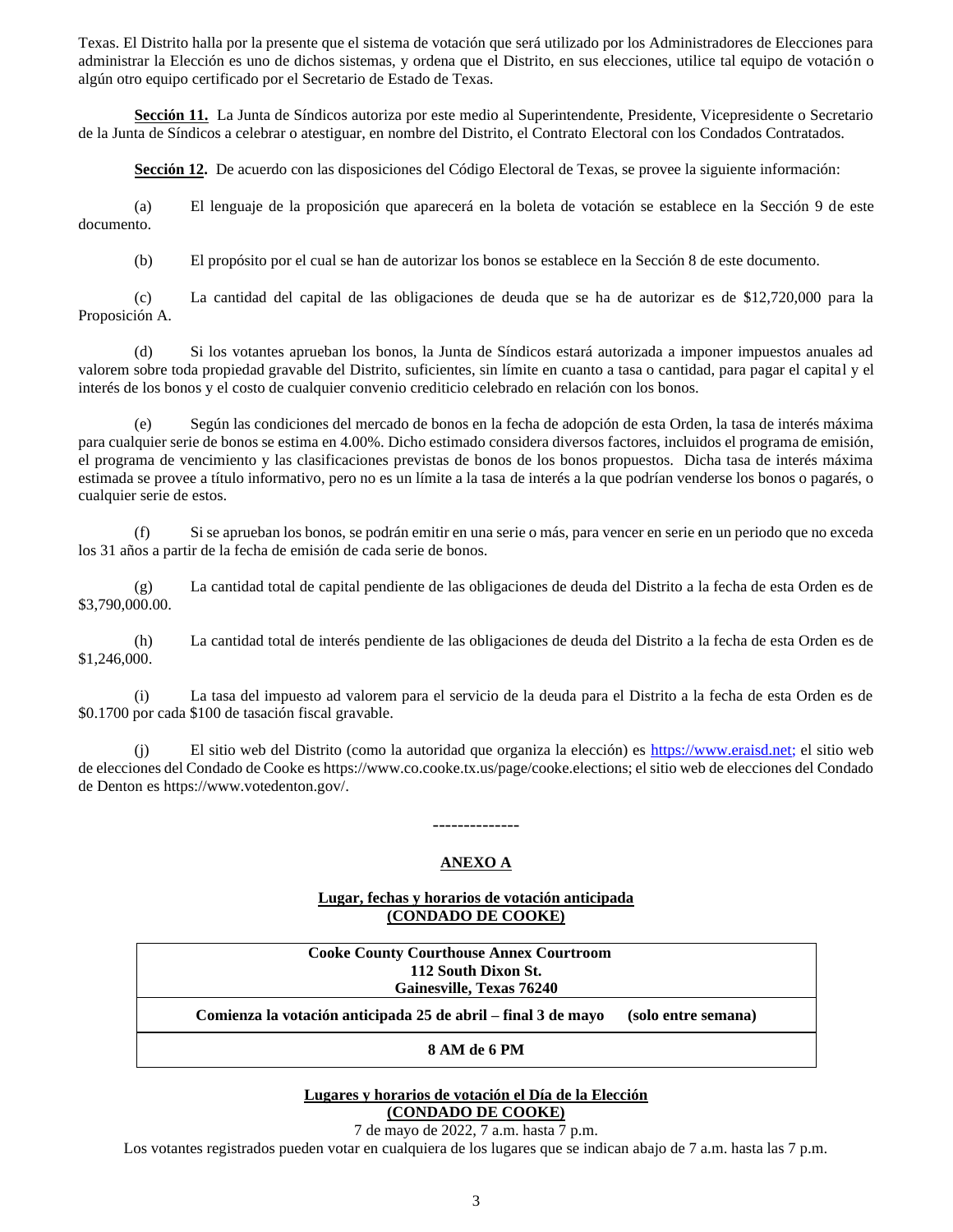| <b>Precinct</b>             | <b>Location</b>             | <b>Address</b>      | <b>City</b> | <b>Zip Code</b> |
|-----------------------------|-----------------------------|---------------------|-------------|-----------------|
| $*1, 2, 3, 4$               | <b>CH</b> Annex             | $112 S.$ Dixon      | Gainesville | 76240           |
| 6                           | Callisburg Comm. Center     | 92 McDaniel St.     | Gainesville | 76240           |
| 7, 8                        | Callisburg Elementery       | 648 FM 3164         | Gainesville | 76240           |
| $*10, 11$                   | Valley View Baptist Church  | 504 North Lee       | Valley View | 76272           |
| $*12$                       | Era Comm. Center            | 102 Malone St.      | Era         | 76238           |
| $*17,18$                    | <b>First Baptist Church</b> | 121 North Pecan St. | Muenster    | 76252           |
| 22                          | Lake Kiowa Lodge            | 905 West Kiowa Dr.  | Lake Kiowa  | 76240           |
| $*21,33$                    | Conrad Hall, Lindsay        | 431 Ash Street      | Lindsay     | 76250           |
| * Era ISD Polling Locations |                             |                     |             |                 |

#### **Lugar, fechas y horarios de votación anticipada (CONDADO DE DENTON)**

| April <i>(abril)</i> 25 – 30 | Monday - Saturday <i>(lunes – sábado)</i> | $8:00$ a.m. $-5:00$ p.m. |
|------------------------------|-------------------------------------------|--------------------------|
| May (mayo) 1                 | Sunday ( <i>domingo</i> )                 | 11:00 a.m. $-5:00$ p.m.  |
| May (mayo) $2-3$             | Monday - Tuesday (lunes – martes)         | $7:00$ a.m. $-7:00$ p.m. |

|    | Ubicación                                                  | <b>Dirección</b>        | Sitio de Votación           | Ciudad             | Código<br>Postal |
|----|------------------------------------------------------------|-------------------------|-----------------------------|--------------------|------------------|
| 1  | Argyle ISD Administration Building                         | 800 Eagle Dr.           | Sala de juntas              | Argyle             | 76226            |
| 2  | <b>Harvest Hall Community Center</b>                       | 1251 Homestead Way      | Salón Harvest               | Northlake          | 76226            |
| 3  | Aubrey Area Library                                        | 226 Countryside Dr.     | Salón comunitario           | Aubrey             | 76227            |
| 4  | <b>Bartonville Town Hall</b>                               | 1941 E. Jeter Rd.       | Sala del Consejo            | Bartonville        | 76226            |
| 5  | Carrollton Public Library                                  | 4220 N. Josey Ln.       | Sala de asambleas<br>grande | Carrollton         | 75010            |
| 6  | <b>Rosemeade Recreation Center</b>                         | 1330 E. Rosemeade Pkwy. | Área de snack<br>delantera  | Carrollton         | 75007            |
| 7  | Corinth City Hall                                          | 3300 Corinth Pkwy.      | Sala de taller              | Corinth            | 76208            |
| 8  | Steven E. Copeland Government<br>Center                    | 1400 FM 424             | Salón comunitario           | <b>Cross Roads</b> | 76227            |
| 9  | Timberglen Recreation Center                               | 3810 Timberglen Rd.     | Salón grande                | Dallas             | 75287            |
| 10 | Denton Civic Center                                        | 321 E. McKinney St.     | Salón comunitario           | Denton             | 76201            |
| 11 | <b>Denton County Elections</b><br>Administration           | 701 Kimberly Dr.        | A111                        | Denton             | 76208            |
| 12 | Martin Luther King Jr. Recreation<br>Center                | 1300 Wilson St.         | Sala de reuniones B         | Denton             | 76205            |
| 13 | North Branch Library                                       | 3020 N. Locust St.      | Sala de reuniones           | Denton             | 76209            |
| 14 | Robson Ranch Creative Arts and<br><b>Technology Center</b> | 9404 Ed Robson Cir.     | Pasillo de enfrente         | Denton             | 76207            |
| 15 | South Branch Library                                       | 3228 Teasley Ln.        | Sala del programa           | Denton             | 76210            |
| 16 | Voertman's Bookstore                                       | 1314 W. Hickory St.     | Galería de arte             | Denton             | 76201            |
| 17 | Double Oak Town Hall                                       | 320 Waketon Rd.         | Cámaras del Consejo         | Double Oak         | 75077            |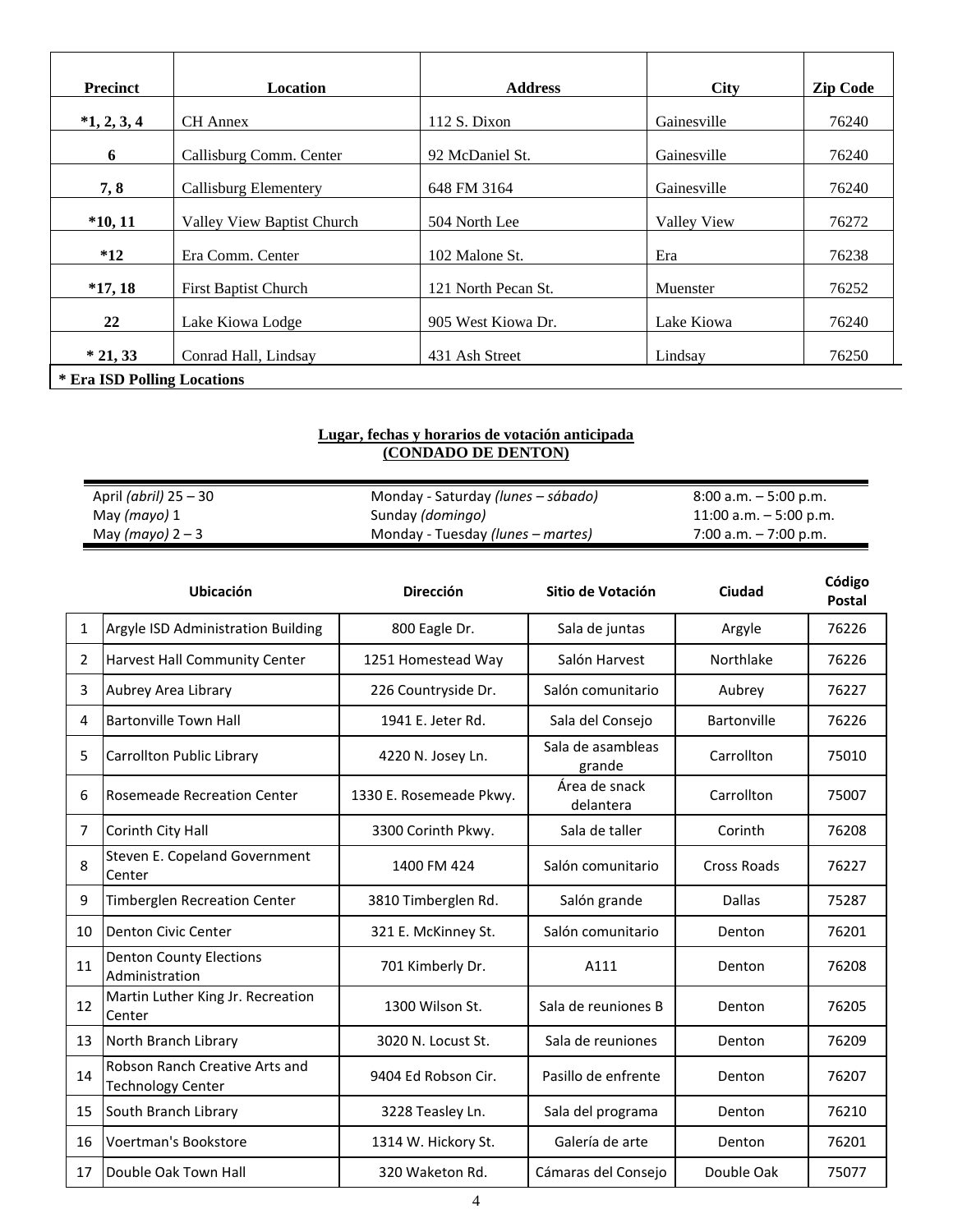|    | Ubicación                                       | Dirección                  | Sitio de Votación                       | Ciudad                  | Código<br>Postal |
|----|-------------------------------------------------|----------------------------|-----------------------------------------|-------------------------|------------------|
| 18 | Denton County Southwest<br>Courthouse           | 6200 Canyon Falls Dr.      | Salón comunitario                       | <b>Flower Mound</b>     | 76226            |
| 19 | Flower Mound Community Activity<br>Center       | 1200 Gerault Rd.           | Chill Zone                              | <b>Flower Mound</b>     | 75028            |
| 20 | <b>Flower Mound Senior Center</b>               | 2701 W. Windsor Dr.        | Salone de baile C                       | <b>Flower Mound</b>     | 75028            |
| 21 | <b>Frisco Fire Station #4</b>                   | 4485 Cotton Gin Rd.        | Sala de<br>entrenamiento                | Frisco                  | 75034            |
| 22 | Frisco Fire Station #7                          | 330 W. Stonebrook Pkwy.    | Sala de<br>entrenamiento                | Frisco                  | 75036            |
| 23 | <b>Frisco ISD Transportation West</b>           | 10701 Dallas Pkwy.         | Atrio                                   | Frisco                  | 75033            |
| 24 | Highland Village Municipal Complex              | 1000 Highland Village Rd.  | Sala de<br>entrenamiento                | <b>Highland Village</b> | 75077            |
| 25 | Justin Municipal Complex                        | 415 N. College Ave.        | Gimnasio                                | Justin                  | 76247            |
| 26 | Northwest ISD Administration<br><b>Building</b> | 2001 Texan Dr.             | Sala del centro de<br>diseño curricular | Justin                  | 76247            |
| 27 | Krum ISD Administration Building                | 1200 Bobcat Blvd.          | Sala de juntas                          | Krum                    | 76249            |
| 28 | Lake Dallas City Hall                           | 212 Main St.               | Salón comunitario                       | Lake Dallas             | 75065            |
| 29 | Castle Hills North Community<br>Center          | 201 Anna Ave.              | Salón de banquetes                      | Lewisville              | 75056            |
| 30 | Lewisville Municipal Annex                      | 1197 W. Main St.           | Salón comunitario                       | Lewisville              | 75067            |
| 31 | Chavez Elementary School                        | 2600 Hart Rd.              | Gimnasio                                | Little Elm              | 75068            |
| 32 | Little Elm Community Center                     | 107 Hardwicke Ln.          | Salón comunitario                       | Little Elm              | 75068            |
| 33 | Northlake Town Hall                             | 1500 Commons Cir. Ste. 300 | Cámaras del Consejo                     | Northlake               | 76226            |
| 34 | Oak Point City Hall                             | 100 Naylor Rd.             | Salón comunitario                       | Oak Point               | 75068            |
| 35 | Pilot Point Senior Center                       | 310 S. Washington St.      | Sala de ejercicios                      | Pilot Point             | 76258            |
| 36 | Ponder Town Hall                                | 102 W. Bailey St.          | Cámaras del Consejo                     | Ponder                  | 76259            |
| 37 | Prosper Fire Station #2                         | 1140 S. Teel Pkwy.         | Sala de<br>entrenamiento                | Prosper                 | 75078            |
| 38 | Roanoke Public Library                          | 308 S. Walnut St.          | Sala de reuniones A<br>&B               | Roanoke                 | 76262            |
| 39 | <b>Sanger Community Center</b>                  | 101 Freese Dr.             | Sala de reuniones                       | Sanger                  | 76266            |
| 40 | <b>Prestwick Elementary</b>                     | 3101 Stonefield Dr.        | Sala de música D119                     | The Colony              | 75056            |
| 41 | Trophy Club MUD No. 1 Building                  | 100 Municipal Dr.          | Sala de juntas                          | <b>Trophy Club</b>      | 76262            |

# **Lugares y horarios de votación el Día de la Elección**

#### **(CONDADO DE DENTON) 7 de mayo de 2022, 7 a.m. hasta 7 p.m.**

Los votantes registrados pueden votar en cualquiera de los lugares que se indican abajo de 7 a.m. a 7 p.m.

| Precinto | Lugar            | <b>Dirección</b>  | Sito de votación   | Ciudad | Código<br>postal |
|----------|------------------|-------------------|--------------------|--------|------------------|
| 4183     | Argyle Town Hall | 308 Denton St. E. | lSalón comunitario | Argyle | 76226            |
| 4197     | Argyle Town Hall | 308 Denton St. E. | ISalón comunitario | Argyle | 76226            |
| 4198     | Argyle Town Hall | 308 Denton St. E. | lSalón comunitario | Argyle | 76226            |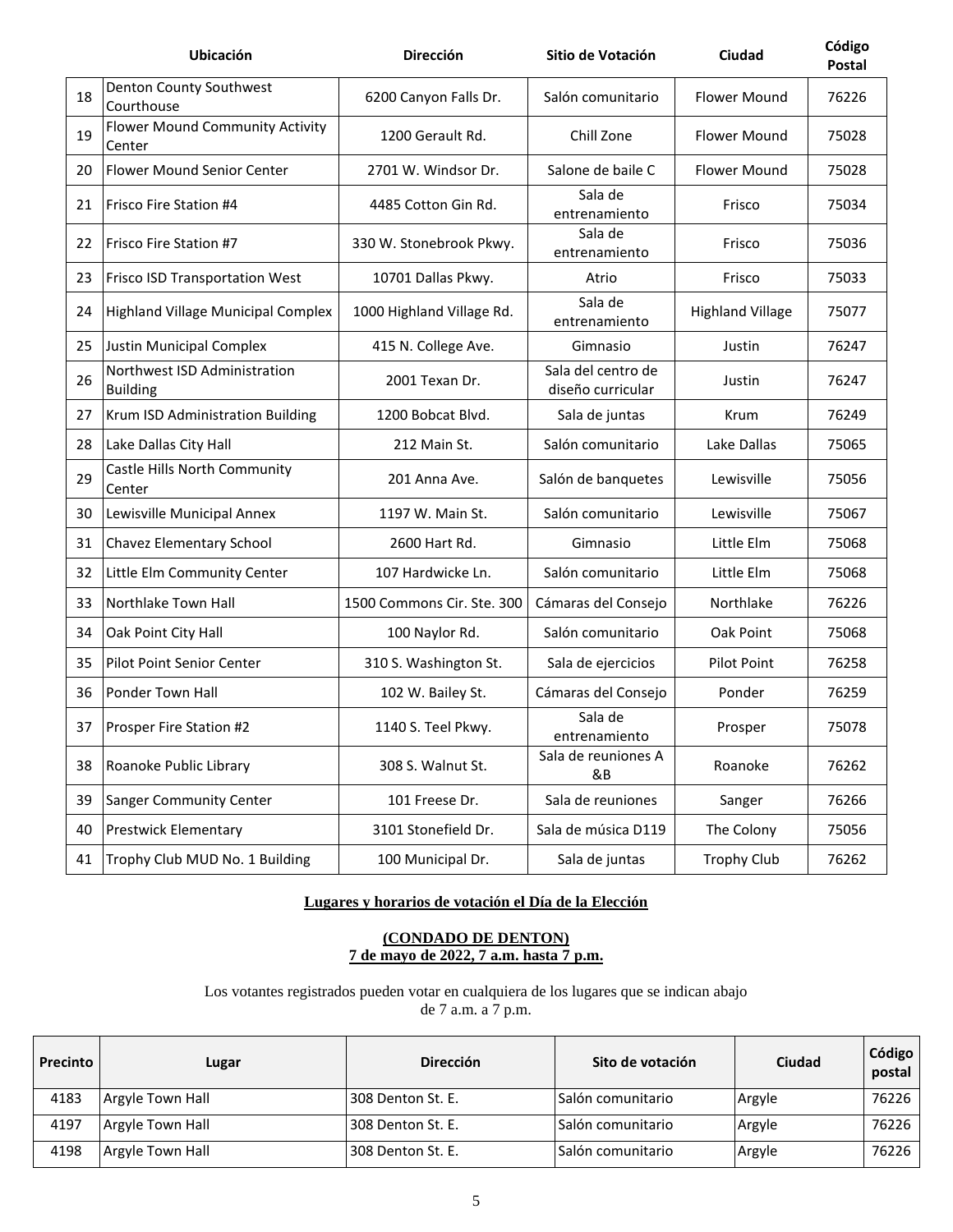| Precinto | Lugar                                               | <b>Dirección</b>      | Sito de votación         | Ciudad              | Código<br>postal |
|----------|-----------------------------------------------------|-----------------------|--------------------------|---------------------|------------------|
| 1010     | Aubrey Area Library                                 | 226 Countryside Dr.   | Salón comunitario        | Aubrey              | 76227            |
| 1011     | Aubrey Area Library                                 | 226 Countryside Dr.   | Salón comunitario        | Aubrey              | 76227            |
| 1012     | Aubrey Area Library                                 | 226 Countryside Dr.   | Salón comunitario        | Aubrey              | 76227            |
| 3142     | <b>Bartonville Town Hall</b>                        | 1941 E. Jeter Rd.     | Sala del Consejo         | Bartonville         | 76226            |
| 4207     | <b>Bartonville Town Hall</b>                        | 1941 E. Jeter Rd.     | Sala del Consejo         | Bartonville         | 76226            |
| 2091     | Carrollton Public Library                           | 4220 N. Josey Ln.     | Sala de asambleas grande | Carrollton          | 75010            |
| 2092     | Carrollton Public Library                           | 4220 N. Josey Ln.     | Sala de asambleas grande | Carrollton          | 75010            |
| 2093     | Carrollton Public Library                           | 4220 N. Josey Ln.     | Sala de asambleas grande | Carrollton          | 75010            |
| 2094     | Carrollton Public Library                           | 4220 N. Josey Ln.     | Sala de asambleas grande | Carrollton          | 75010            |
| 2095     | Carrollton Public Library                           | 4220 N. Josey Ln.     | Sala de asambleas grande | Carrollton          | 75010            |
| 2096     | Carrollton Public Library                           | 4220 N. Josey Ln.     | Sala de asambleas grande | Carrollton          | 75010            |
| 2097     | Carrollton Public Library                           | 4220 N. Josey Ln.     | Sala de asambleas grande | Carrollton          | 75010            |
| 2098     | Carrollton Public Library                           | 4220 N. Josey Ln.     | Sala de asambleas grande | Carrollton          | 75010            |
| 2105     | Carrollton Public Library                           | 4220 N. Josey Ln.     | Sala de asambleas grande | Carrollton          | 75010            |
| 2106     | <b>Carrollton Public Library</b>                    | 4220 N. Josey Ln.     | Sala de asambleas grande | Carrollton          | 75010            |
| 2107     | Carrollton Public Library                           | 4220 N. Josey Ln.     | Sala de asambleas grande | Carrollton          | 75010            |
| 3117     | Carrollton Public Library                           | 4220 N. Josey Ln.     | Sala de asambleas grande | Carrollton          | 75010            |
| 1035     | Chavez Elementary School                            | 2600 Hart Rd.         | Gimnasio                 | Little Elm          | 75068            |
| 1041     | Chavez Elementary School                            | 2600 Hart Rd.         | Gimnasio                 | Little Elm          | 75068            |
| 1042     | Chavez Elementary School                            | 2600 Hart Rd.         | Gimnasio                 | Little Elm          | 75068            |
| 2077     | Chavez Elementary School                            | 2600 Hart Rd.         | Gimnasio                 | Little Elm          | 75068            |
| 3156     | Copper Canyon Town Hall                             | 400 Woodland Dr.      | Cámaras del Consejo      | Copper Canyon       | 75077            |
| 3157     | Copper Canyon Town Hall                             | 400 Woodland Dr.      | Cámaras del Consejo      | Copper Canyon       | 75077            |
| 2071     | Corinth City Hall                                   | 3300 Corinth Pkwy.    | Sala de taller           | Corinth             | 76208            |
| 2072     | Corinth City Hall                                   | 3300 Corinth Pkwy.    | Sala de taller           | Corinth             | 76208            |
| 2073     | Corinth City Hall                                   | 3300 Corinth Pkwy.    | Sala de taller           | Corinth             | 76208            |
| 3160     | Corinth City Hall                                   | 3300 Corinth Pkwy.    | Sala de taller           | Corinth             | 76208            |
| 4177     | <b>Denia Recreation Center</b>                      | 1001 Parvin St.       | Sala B                   | Denton              | 76205            |
| 4178     | Denia Recreation Center                             | 1001 Parvin St.       | Sala B                   | Denton              | 76205            |
| 1065     | Denton Civic Center                                 | 321 E. McKinney St.   | Salón comunitario        | Denton              | 76201            |
| 4166     | Denton Civic Center                                 | 321 E. McKinney St.   | Salón comunitario        | Denton              | 76201            |
| 4167     | Denton Civic Center                                 | 321 E. McKinney St.   | Salón comunitario        | Denton              | 76201            |
| 4168     | Denton Civic Center                                 | 321 E. McKinney St.   | Salón comunitario        | Denton              | 76201            |
| 4208     | Denton County Southwest                             | 6200 Canyon Falls Dr. | Salón comunitario        | <b>Flower Mound</b> | 76226            |
| 4217     | Courthouse<br>Denton County Southwest<br>Courthouse | 6200 Canyon Falls Dr. | Salón comunitario        | Flower Mound        | 76226            |
| 4184     | Denton Fire Station #7                              | 4201 Vintage Blvd.    | Salón comunitario        | Denton              | 76226            |
| 1066     | Denton ISD Sisk Service Center                      | 230 N. Mayhill Rd.    | Sala de asambleas        | Denton              | 76208            |
| 2067     | Denton ISD Sisk Service Center                      | 230 N. Mayhill Rd.    | Sala de asambleas        | Denton              | 76208            |
| 2069     | Denton ISD Sisk Service Center                      | 230 N. Mayhill Rd.    | Sala de asambleas        | Denton              | 76208            |
| 2070     | Denton ISD Sisk Service Center                      | 230 N. Mayhill Rd.    | Sala de asambleas        | Denton              | 76208            |
|          |                                                     |                       |                          |                     |                  |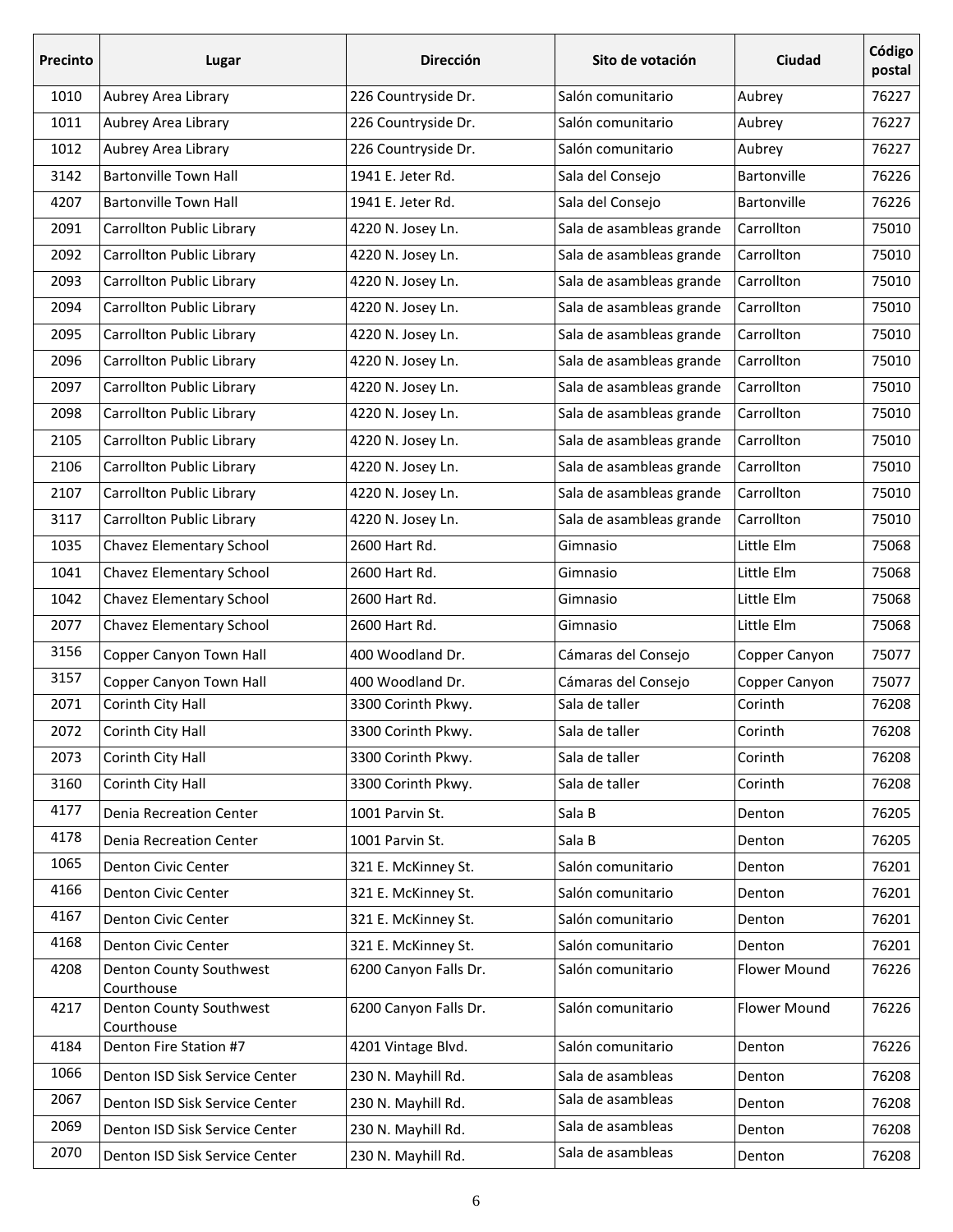| <b>Precinto</b> | Lugar                                     | <b>Dirección</b><br><b>Ciudad</b><br>Sito de votación |                       |                     | Código<br>postal |
|-----------------|-------------------------------------------|-------------------------------------------------------|-----------------------|---------------------|------------------|
| 4163            | Denton ISD Sisk Service Center            | 230 N. Mayhill Rd.                                    | Sala de asambleas     | Denton              | 76208            |
| 4206            | Double Oak Town Hall                      | 320 Waketon Rd.                                       | Cámaras del Consejo   | Double Oak          | 75077            |
| 3138            | Flower Mound Community Activity<br>Center | 1200 Gerault Rd.                                      | Chill Zone            | <b>Flower Mound</b> | 75028            |
| 3139            | Flower Mound Community Activity<br>Center | 1200 Gerault Rd.                                      | Chill Zone            | <b>Flower Mound</b> | 75028            |
| 3140            | Flower Mound Community Activity<br>Center | 1200 Gerault Rd.                                      | Chill Zone            | <b>Flower Mound</b> | 75028            |
| 3141            | Flower Mound Community Activity<br>Center | 1200 Gerault Rd.                                      | Chill Zone            | <b>Flower Mound</b> | 75028            |
| 3143            | Flower Mound Community Activity<br>Center | 1200 Gerault Rd.                                      | Chill Zone            | <b>Flower Mound</b> | 75028            |
| 3144            | Flower Mound Community Activity<br>Center | 1200 Gerault Rd.                                      | Chill Zone            | <b>Flower Mound</b> | 75028            |
| 3145            | Flower Mound Senior Center                | 2701 W. Windsor Dr.                                   | Salones de baile C    | <b>Flower Mound</b> | 75028            |
| 3146            | <b>Flower Mound Senior Center</b>         | 2701 W. Windsor Dr.                                   | Salones de baile C    | <b>Flower Mound</b> | 75028            |
| 3147            | Flower Mound Senior Center                | 2701 W. Windsor Dr.                                   | Salones de baile C    | <b>Flower Mound</b> | 75028            |
| 3148            | Flower Mound Senior Center                | 2701 W. Windsor Dr.                                   | Salones de baile C    | <b>Flower Mound</b> | 75028            |
| 3149            | Flower Mound Senior Center                | 2701 W. Windsor Dr.                                   | Salones de baile C    | <b>Flower Mound</b> | 75028            |
| 3150            | Flower Mound Senior Center                | 2701 W. Windsor Dr.                                   | Salones de baile C    | <b>Flower Mound</b> | 75028            |
| 3151            | Flower Mound Senior Center                | 2701 W. Windsor Dr.                                   | Salones de baile C    | <b>Flower Mound</b> | 75028            |
| 4204            | Flower Mound Senior Center                | 2701 W. Windsor Dr.                                   | Salones de baile C    | <b>Flower Mound</b> | 75028            |
| 4205            | Flower Mound Senior Center                | 2701 W. Windsor Dr.                                   | Salones de baile C    | <b>Flower Mound</b> | 75028            |
| 1021            | Frisco Fire Station #4                    | 4485 Cotton Gin Rd.                                   | Sala de entrenamiento | Frisco              | 75034            |
| 1022            | Frisco Fire Station #4                    | 4485 Cotton Gin Rd.                                   | Sala de entrenamiento | Frisco              | 75034            |
| 2082            | Frisco Fire Station #4                    | 4485 Cotton Gin Rd.                                   | Sala de entrenamiento | Frisco              | 75034            |
| 1024            | Frisco Fire Station #7                    | 330 W. Stonebrook Pkwy.                               | Sala de entrenamiento | Frisco              | 75036            |
| 1025            | Frisco Fire Station #7                    | 330 W. Stonebrook Pkwy.                               | Sala de entrenamiento | Frisco              | 75036            |
| 1026            | Frisco Fire Station #7                    | 330 W. Stonebrook Pkwy.                               | Sala de entrenamiento | Frisco              | 75036            |
| 1027            | Frisco Fire Station #7                    | 330 W. Stonebrook Pkwy.                               | Sala de entrenamiento | Frisco              | 75036            |
| 1028            | Frisco Fire Station #7                    | 330 W. Stonebrook Pkwy.                               | Sala de entrenamiento | Frisco              | 75036            |
| 1029            | Frisco Fire Station #7                    | 330 W. Stonebrook Pkwy.                               | Sala de entrenamiento | Frisco              | 75036            |
| 1030            | Frisco Fire Station #7                    | 330 W. Stonebrook Pkwy.                               | Sala de entrenamiento | Frisco              | 75036            |
| 1031            | Frisco Fire Station #7                    | 330 W. Stonebrook Pkwy.                               | Sala de entrenamiento | Frisco              | 75036            |
| 1032            | Frisco Fire Station #7                    | 330 W. Stonebrook Pkwy.                               | Sala de entrenamiento | Frisco              | 75033            |
| 1034            | Frisco Fire Station #7                    | 330 W. Stonebrook Pkwy.                               | Sala de entrenamiento | Frisco              | 75036            |
| 2078            | Frisco Fire Station #7                    | 330 W. Stonebrook Pkwy.                               | Sala de entrenamiento | Frisco              | 75036            |
| 2080            | Frisco Fire Station #7                    | 330 W. Stonebrook Pkwy.                               | Sala de entrenamiento | Frisco              | 75034            |
| 2081            | Frisco Fire Station #7                    | 4485 Cotton Gin Rd.                                   | Sala de entrenamiento | Frisco              | 75034            |
| 1018            | Frisco ISD Transportation West            | 10701 Dallas Pkwy.                                    | Atrio                 | Frisco              | 75033            |
| 1019            | Frisco ISD Transportation West            | 10701 Dallas Pkwy.                                    | Atrio                 | Frisco              | 75033            |
| 1020            | Frisco ISD Transportation West            | 10701 Dallas Pkwy.                                    | Atrio                 | Frisco              | 75033            |
| 1033            | Frisco ISD Transportation West            | 10701 Dallas Pkwy.                                    | Atrio                 | Frisco              | 75033            |
| 1036            | Frisco ISD Transportation West            | 10701 Dallas Pkwy.                                    | Atrio                 | Frisco              | 75033            |
| 1037            | Frisco ISD Transportation West            | 10701 Dallas Pkwy.                                    | Atrio                 | Frisco              | 75033            |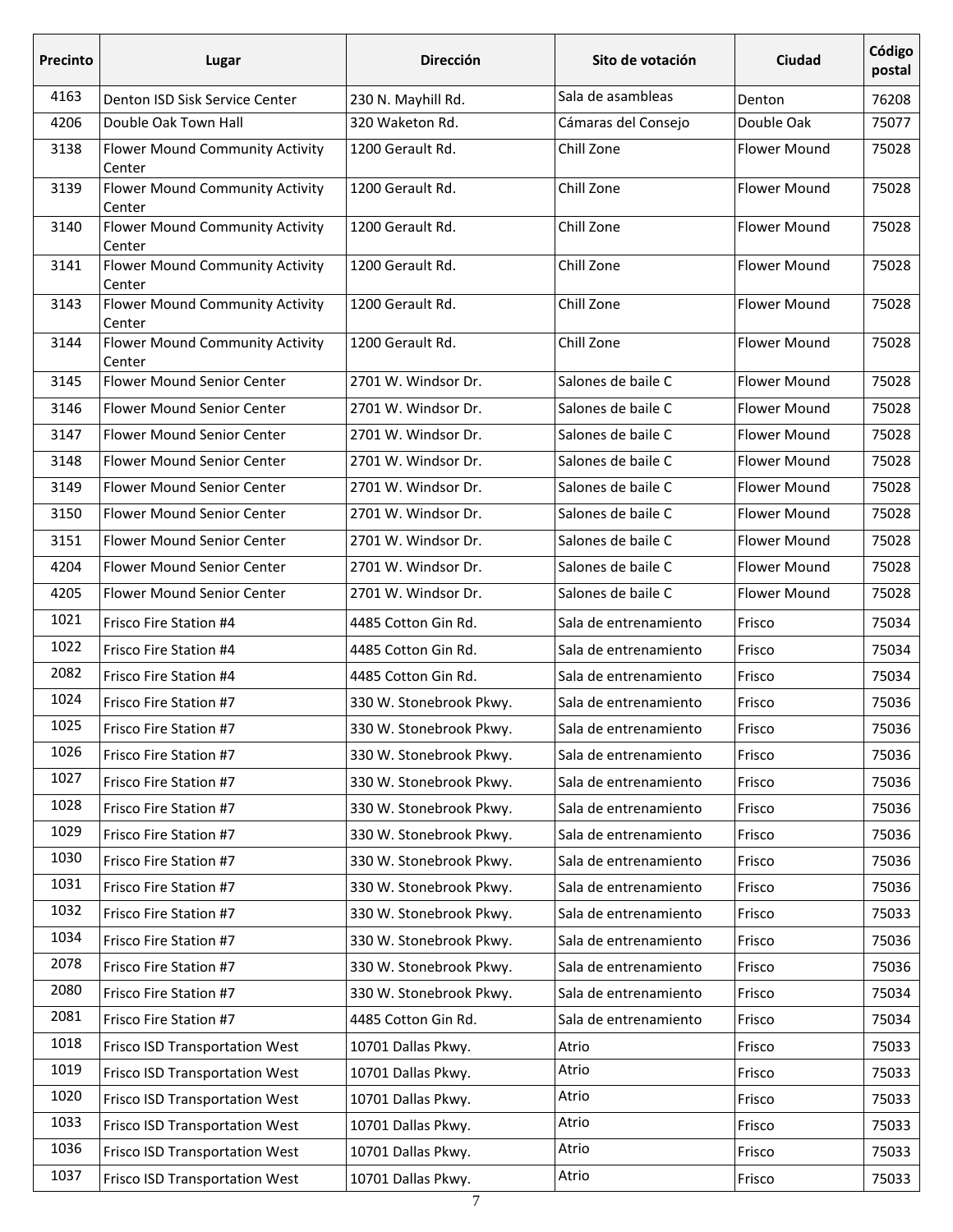| <b>Precinto</b> | Lugar                                       | <b>Dirección</b>          | Ciudad<br>Sito de votación                        |                         | Código<br>postal |
|-----------------|---------------------------------------------|---------------------------|---------------------------------------------------|-------------------------|------------------|
| 1038            | Frisco ISD Transportation West              | 10701 Dallas Pkwy.        | Atrio                                             | Frisco                  | 75033            |
| 1039            | Frisco ISD Transportation West              | 10701 Dallas Pkwy.        | Atrio                                             | Frisco                  | 75033            |
| 1040            | Frisco ISD Transportation West              | 10701 Dallas Pkwy.        | Atrio                                             | Frisco                  | 75033            |
| 4182            | Harpool Middle School                       | 9601 Stacee Ln.           | Gimnasio                                          | Lantana                 | 76226            |
| 4199            | Harpool Middle School                       | 9601 Stacee Ln.           | Gimnasio                                          | Lantana                 | 76226            |
| 4200            | Harpool Middle School                       | 9601 Stacee Ln.           | Gimnasio                                          | Lantana                 | 76226            |
| 4201            | Harpool Middle School                       | 9601 Stacee Ln.           | Gimnasio                                          | Lantana                 | 76226            |
| 4202            | Harpool Middle School                       | 9601 Stacee Ln.           | Gimnasio                                          | Lantana                 | 76226            |
| 4203            | Harpool Middle School                       | 9601 Stacee Ln.           | Gimnasio                                          | Lantana                 | 76226            |
| 1023            | <b>Hicks Elementary School</b>              | 3651 Compass Dr.          | Gimnasio                                          | Frisco                  | 75034            |
| 2083            | <b>Hicks Elementary School</b>              | 3651 Compass Dr.          | Gimnasio                                          | Frisco                  | 75034            |
| 2088            | <b>Hicks Elementary School</b>              | 3651 Compass Dr.          | Gimnasio                                          | Frisco                  | 75034            |
| 2089            | <b>Hicks Elementary School</b>              | 3651 Compass Dr.          | Gimnasio                                          | Frisco                  | 75034            |
| 3152            | <b>Highland Village Municipal Complex</b>   | 1000 Highland Village Rd. | Sala de entrenamiento                             | <b>Highland Village</b> | 75077            |
| 3153            | <b>Highland Village Municipal Complex</b>   | 1000 Highland Village Rd. | Sala de entrenamiento                             | <b>Highland Village</b> | 75077            |
| 3154            | <b>Highland Village Municipal Complex</b>   | 1000 Highland Village Rd. | Sala de entrenamiento                             | <b>Highland Village</b> | 75077            |
| 3155            | <b>Highland Village Municipal Complex</b>   | 1000 Highland Village Rd. | Sala de entrenamiento                             | <b>Highland Village</b> | 75077            |
| 4194            | <b>Justin Municipal Complex</b>             | 415 N. College Ave.       | Justin<br>Gimnasio                                |                         | 76247            |
| 4219            | Justin Municipal Complex                    | 415 N. College Ave.       | Gimnasio                                          | Justin                  | 76247            |
| 4220            | <b>Justin Municipal Complex</b>             | 415 N. College Ave.       | Gimnasio                                          | Justin                  | 76247            |
| 4188            | Krum ISD Administration Building            | 1200 Bobcat Blvd.         | Sala de juntas                                    | Krum                    | 76249            |
| 4189            | Krum ISD Administration Building            | 1200 Bobcat Blvd.         | Sala de juntas                                    | Krum                    | 76249            |
| 4190            | Krum ISD Administration Building            | 1200 Bobcat Blvd.         | Sala de juntas                                    | Krum                    | 76249            |
| 4191            | Krum ISD Administration Building            | 1200 Bobcat Blvd.         | Sala de juntas                                    | Krum                    | 76249            |
| 4192            | Krum ISD Administration Building            | 1200 Bobcat Blvd.         | Sala de juntas                                    | Krum                    | 76249            |
| 3158            | Lake Dallas City Hall                       | 212 Main St.              | Salón comunitario                                 | Lake Dallas             | 75065            |
| 3159            | Lake Dallas City Hall                       | 212 Main St.              | Salón comunitario                                 | Lake Dallas             | 75065            |
| 3120            | Lewisville Municipal Annex                  | 1197 W. Main St.          | Salón comunitario                                 | Lewisville              | 75067            |
| 3121            | Lewisville Municipal Annex                  | 1197 W. Main St.          | Salón comunitario                                 | Lewisville              | 75067            |
| 3130            | Lewisville Municipal Annex                  | 1197 W. Main St.          | Salón comunitario                                 | Lewisville              | 75067            |
| 3131            | Lewisville Municipal Annex                  | 1197 W. Main St.          | Salón comunitario                                 | Lewisville              | 75067            |
| 3132            | Lewisville Municipal Annex                  | 1197 W. Main St.          | Salón comunitario                                 | Lewisville              | 75067            |
| 3133            | Lewisville Municipal Annex                  | 1197 W. Main St.          | Salón comunitario                                 | Lewisville              | 75067            |
| 3134            | Lewisville Municipal Annex                  | 1197 W. Main St.          | Salón comunitario                                 | Lewisville              | 75067            |
| 3135            | Lewisville Municipal Annex                  | 1197 W. Main St.          | Salón comunitario                                 | Lewisville              | 75067            |
| 2075            | Little Elm Community Center                 | 107 Hardwicke Ln.         | Salón comunitario                                 | Little Elm              | 75068            |
| 2076            | Little Elm Community Center                 | 107 Hardwicke Ln.         | Salón comunitario                                 | Little Elm              | 75068            |
| 4165            | Martin Luther King Jr. Recreation<br>Center | 1300 Wilson St.           | Laboratorio de<br>computación/Salón<br>Medina B   | Denton                  | 76205            |
| 4174            | Martin Luther King Jr. Recreation<br>Center | 1300 Wilson St.           | Laboratorio de<br>computación / Salón<br>Medina B | Denton                  | 76205            |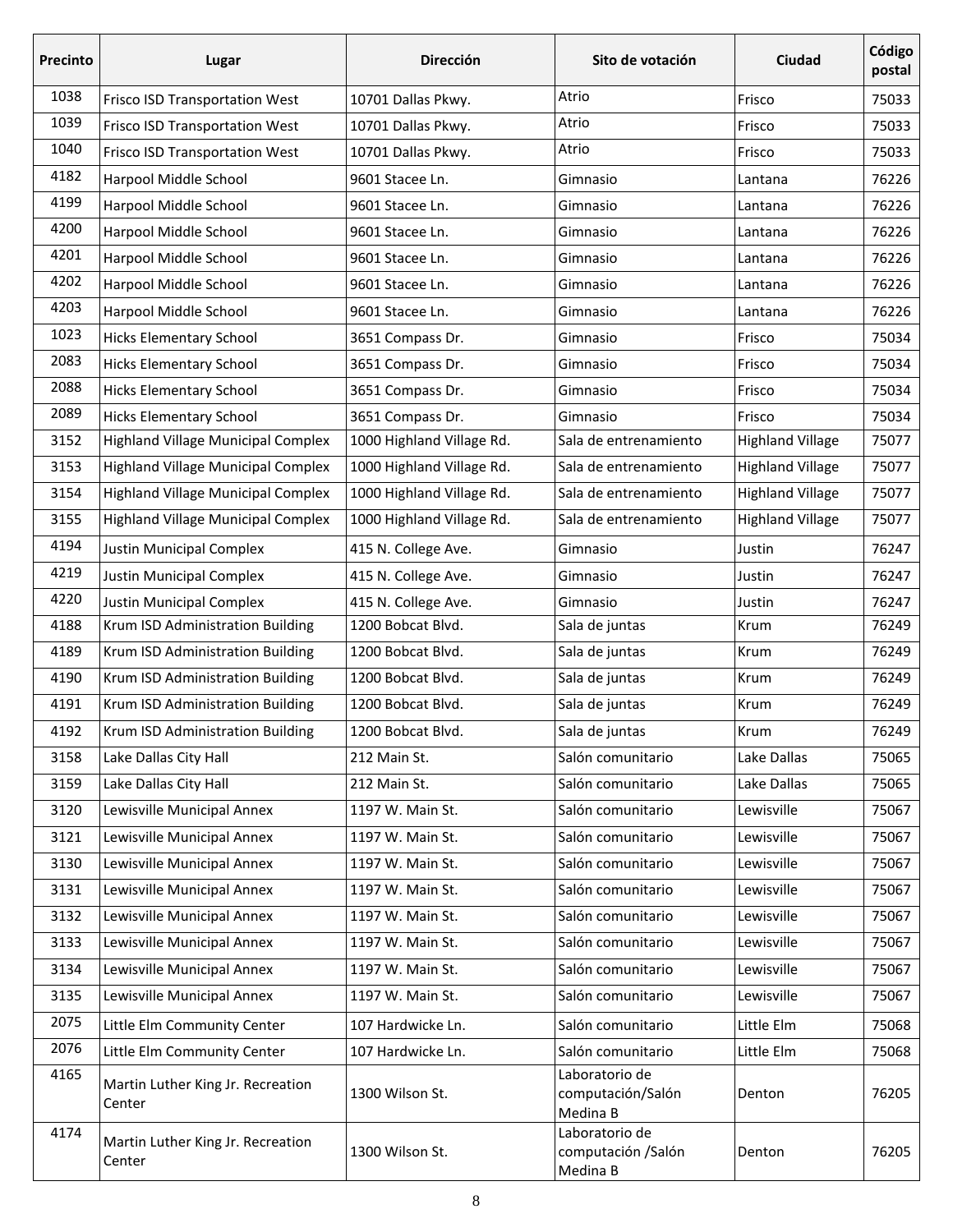| Precinto | Lugar                                                      | <b>Dirección</b><br>Ciudad<br>Sito de votación |                                                   | Código<br>postal |       |
|----------|------------------------------------------------------------|------------------------------------------------|---------------------------------------------------|------------------|-------|
| 4175     | Martin Luther King Jr. Recreation<br>Center                | 1300 Wilson St.                                | Laboratorio de<br>computación / Salón<br>Medina B | Denton           | 76205 |
| 1007     | North Branch Library                                       | 3020 N. Locust St.                             | Salón Medina                                      | Denton           | 76209 |
| 1056     | North Branch Library                                       | 3020 N. Locust St.                             | Salón Medina                                      | Denton           | 76209 |
| 1057     | North Branch Library                                       | 3020 N. Locust St.                             | Salón Medina                                      | Denton           | 76209 |
| 1061     | North Branch Library                                       | 3020 N. Locust St.                             | Salón Medina                                      | Denton           | 76209 |
| 1062     | North Branch Library                                       | 3020 N. Locust St.                             | Salón Medina                                      | Denton           | 76209 |
| 1063     | North Branch Library                                       | 3020 N. Locust St.                             | Salón Medina                                      | Denton           | 76209 |
| 1064     | North Branch Library                                       | 3020 N. Locust St.                             | Salón Medina                                      | Denton           | 76209 |
| 1058     | North Lakes Recreation Center                              | 2001 W. Windsor Dr.                            | Sala B                                            | Denton           | 76207 |
| 1059     | North Lakes Recreation Center                              | 2001 W. Windsor Dr.                            | Sala B                                            | Denton           | 76207 |
| 1060     | North Lakes Recreation Center                              | 2001 W. Windsor Dr.                            | Sala B                                            | Denton           | 76207 |
| 4195     | Northlake Town Hall                                        | 1500 Commons Cir. Ste. 300                     | Cámaras del Consejo                               | Northlake        | 76226 |
| 4196     | Northlake Town Hall                                        | 1500 Commons Cir. Ste. 300                     | Cámaras del Consejo                               | Northlake        | 76226 |
| 4218     | Northlake Town Hall                                        | 1500 Commons Cir. Ste. 300                     | Cámaras del Consejo                               | Northlake        | 76226 |
| 4221     | Northwest ISD Administration Bldg                          | 2001 Texan Dr.                                 | Sala del centro de diseño<br>curricular           | Justin           | 76247 |
| 4222     | Northwest ISD Administration Bldg                          | 2001 Texan Dr.                                 | Sala del centro de diseño<br>curricular           | Justin           | 76247 |
| 4223     | Northwest ISD Administration Bldg                          | 2001 Texan Dr.                                 | Sala del centro de diseño<br>curricular           | Justin           | 76247 |
| 4224     | Northwest ISD Administration Bldg                          | 2001 Texan Dr.                                 | Sala del centro de diseño<br>curricular           | Justin           | 76247 |
| 1044     | Oak Point City Hall                                        | 100 Naylor Rd.                                 | Salón comunitario                                 | Oak Point        | 75068 |
| 1045     | Oak Point City Hall                                        | 100 Naylor Rd.                                 | Salón comunitario                                 | Oak Point        | 75068 |
| 1046     | Oak Point City Hall                                        | 100 Naylor Rd.                                 | Salón comunitario                                 | Oak Point        | 75068 |
| 2068     | Oak Point City Hall                                        | 100 Naylor Rd.                                 | Salón comunitario                                 | Oak Point        | 75068 |
| 1008     | Pilot Point Senior Center                                  | 310 S. Washington St.                          | Sala de ejercicios                                | Pilot Point      | 76258 |
| 1009     | Pilot Point Senior Center                                  | 310 S. Washington St.                          | Sala de ejercicios                                | Pilot Point      | 76258 |
| 4193     | Ponder Town Hall                                           | 102 W. Bailey St.                              | Cámaras del Consejo                               | Ponder           | 76259 |
| 2079     | <b>Prestwick Elementary</b>                                | 3101 Stonefield                                | Sala de música D119                               | The Colony       | 75056 |
| 1015     | Prosper Fire Station #2                                    | 1140 S. Teel Pkwy.                             | Sala de entrenamiento                             | Prosper          | 75078 |
| 1016     | Prosper Fire Station #2                                    | 1140 S. Teel Pkwy.                             | Sala de entrenamiento                             | Prosper          | 75078 |
| 1017     | Prosper Fire Station #2                                    | 1140 S. Teel Pkwy.                             | Sala de entrenamiento                             | Prosper          | 75078 |
| 4209     | Roanoke Public Library                                     | 308 S. Walnut St.                              | Salón Medina A & B                                | Roanoke          | 76262 |
| 4213     | Roanoke Public Library                                     | 308 S. Walnut St.                              | Salón Medina A & B                                | Roanoke          | 76262 |
| 4214     | Roanoke Public Library                                     | 308 S. Walnut St.                              | Salón Medina A & B                                | Roanoke          | 76262 |
| 4215     | Roanoke Public Library                                     | 308 S. Walnut St.                              | Salón Medina A & B                                | Roanoke          | 76262 |
| 4216     | Roanoke Public Library                                     | 308 S. Walnut St.                              | Salón Medina A & B                                | Roanoke          | 76262 |
| 4185     | Robson Ranch Creative Arts and<br><b>Technology Center</b> | 9404 Ed Robson Cir.                            | Pasillo de enfrente                               | Denton           | 76207 |
| 4186     | Robson Ranch Creative Arts and<br><b>Technology Center</b> | 9404 Ed Robson Cir.                            | Pasillo de enfrente                               | Denton           | 76207 |
| 2108     | Rosemeade Recreation Center                                | 1330 E. Rosemeade Pkwy.                        | Área de snack delantera                           | Carrollton       | 75007 |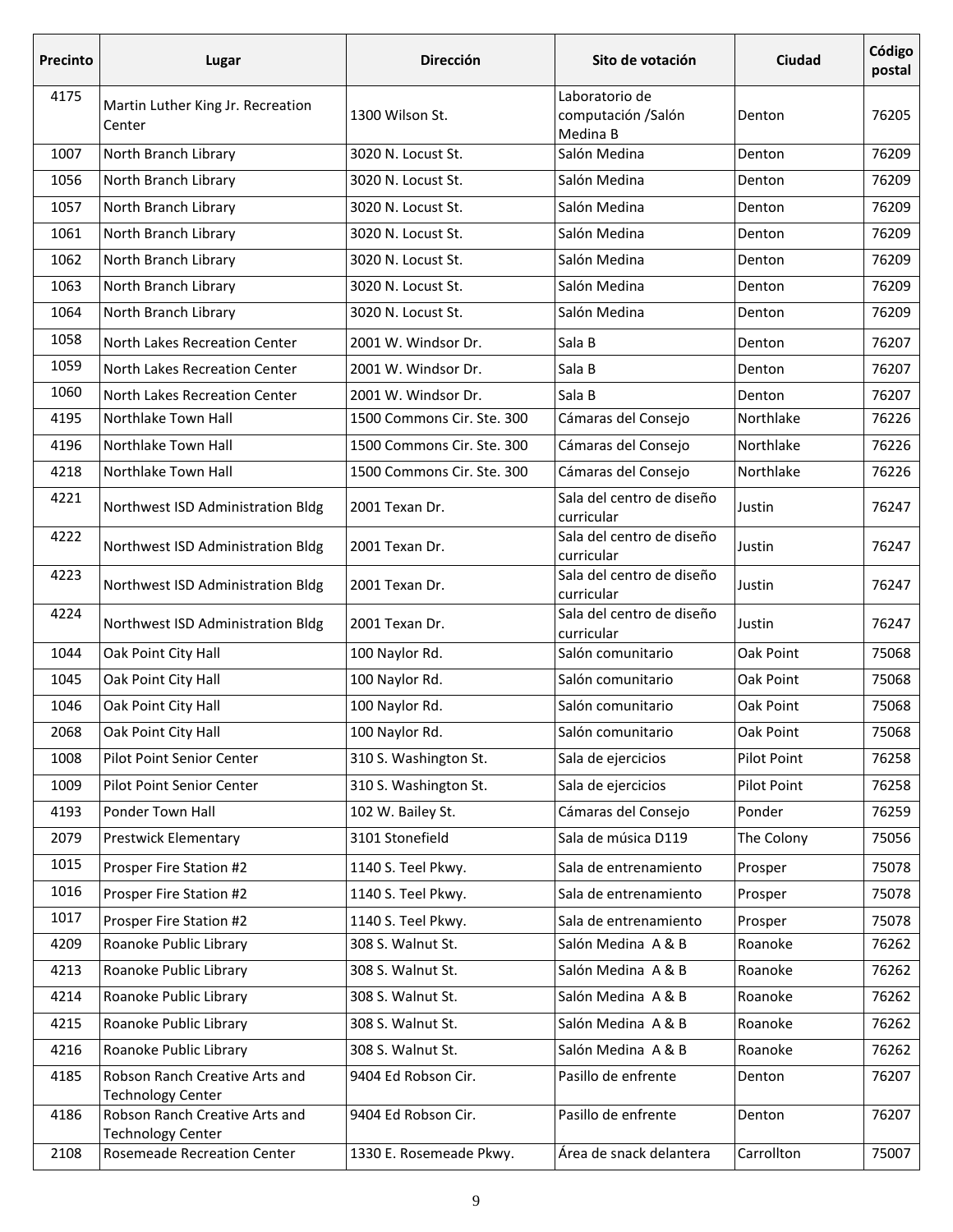| Precinto | Lugar                                   | <b>Dirección</b>        | Sito de votación        | Ciudad              | Código<br>postal |
|----------|-----------------------------------------|-------------------------|-------------------------|---------------------|------------------|
| 2109     | <b>Rosemeade Recreation Center</b>      | 1330 E. Rosemeade Pkwy. | Área de snack delantera | Carrollton          | 75007            |
| 2110     | Rosemeade Recreation Center             | 1330 E. Rosemeade Pkwy. | Área de snack delantera | Carrollton          | 75007            |
| 2111     | Rosemeade Recreation Center             | 1330 E. Rosemeade Pkwy. | Área de snack delantera | Carrollton          | 75007            |
| 2112     | Rosemeade Recreation Center             | 1330 E. Rosemeade Pkwy. | Área de snack delantera | Carrollton          | 75007            |
| 2113     | Rosemeade Recreation Center             | 1330 E. Rosemeade Pkwy. | Área de snack delantera | Carrollton          | 75007            |
| 2114     | <b>Rosemeade Recreation Center</b>      | 1330 E. Rosemeade Pkwy. | Área de snack delantera | Carrollton          | 75007            |
| 3115     | Rosemeade Recreation Center             | 1330 E. Rosemeade Pkwy. | Área de snack delantera | Carrollton          | 75007            |
| 3116     | Rosemeade Recreation Center             | 1330 E. Rosemeade Pkwy. | Área de snack delantera | Carrollton          | 75007            |
| 1000     | <b>Sanger Community Center</b>          | 101 Freese Dr.          | Salón Medina            | Sanger              | 76266            |
| 1001     | <b>Sanger Community Center</b>          | 101 Freese Dr.          | Salón Medina            | Sanger              | 76266            |
| 1002     | <b>Sanger Community Center</b>          | 101 Freese Dr.          | Salón Medina            | Sanger              | 76266            |
| 1003     | Sanger Community Center                 | 101 Freese Dr.          | Salón Medina            | Sanger              | 76266            |
| 1004     | <b>Sanger Community Center</b>          | 101 Freese Dr.          | Salón Medina            | Sanger              | 76266            |
| 1005     | Sanger Community Center                 | 101 Freese Dr.          | Salón Medina            | Sanger              | 76266            |
| 1006     | <b>Sanger Community Center</b>          | 101 Freese Dr.          | Salón Medina            | Sanger              | 76266            |
| 2074     | <b>Shady Shores Community Center</b>    | 101 S. Shady Shores Rd. | Cámaras del Consejo     | <b>Shady Shores</b> | 76208            |
| 4161     | South Branch Library                    | 3228 Teasley Ln.        | Sala del programa       | Denton              | 76210            |
| 4162     | South Branch Library                    | 3228 Teasley Ln.        | Sala del programa       | Denton              | 76210            |
| 4164     | South Branch Library                    | 3228 Teasley Ln.        | Sala del programa       | Denton              | 76210            |
| 4176     | South Branch Library                    | 3228 Teasley Ln.        | Sala del programa       | Denton              | 76210            |
| 4179     | South Branch Library                    | 3228 Teasley Ln.        | Sala del programa       | Denton              | 76210            |
| 4180     | South Branch Library                    | 3228 Teasley Ln.        | Sala del programa       | Denton              | 76210            |
| 4181     | South Branch Library                    | 3228 Teasley Ln.        | Sala del programa       | Denton              | 76210            |
| 1013     | Steven E. Copeland Government<br>Center | 1400 FM 424             | Salón comunitario       | Cross Roads         | 76227            |
| 1053     | Steven E. Copeland Government<br>Center | 1400 FM 424             | Salón comunitario       | Cross Roads         | 76227            |
| 1054     | Steven E. Copeland Government<br>Center | 1400 FM 424             | Salón comunitario       | Cross Roads         | 76227            |
| 1055     | Steven E. Copeland Government<br>Center | 1400 FM 424             | Salón comunitario       | Cross Roads         | 76227            |
| 2084     | The Colony High School                  | 4301 Blair Oaks Dr.     | Gimnasio                | The Colony          | 75056            |
| 2085     | The Colony High School                  | 4301 Blair Oaks Dr.     | Gimnasio                | The Colony          | 75056            |
| 2086     | The Colony High School                  | 4301 Blair Oaks Dr.     | Gimnasio                | The Colony          | 75056            |
| 2087     | The Colony High School                  | 4301 Blair Oaks Dr.     | Gimnasio                | The Colony          | 75056            |
| 2090     | The Colony High School                  | 4301 Blair Oaks Dr.     | Gimnasio                | The Colony          | 75056            |
| 3118     | The Colony High School                  | 4301 Blair Oaks Dr.     | Gimnasio                | The Colony          | 75056            |
| 3119     | The Colony High School                  | 4301 Blair Oaks Dr.     | Gimnasio                | The Colony          | 75056            |
| 3122     | Thrive Multigenerational Center         | 1950 S. Valley Pkwy.    | Salón Medina Sage       | Lewisville          | 75067            |
| 3123     | Thrive Multigenerational Center         | 1950 S. Valley Pkwy.    | Salón Medina Sage       | Lewisville          | 75067            |
| 3124     | Thrive Multigenerational Center         | 1950 S. Valley Pkwy.    | Salón Medina Sage       | Lewisville          | 75067            |
| 3125     | Thrive Multigenerational Center         | 1950 S. Valley Pkwy.    | Salón Medina Sage       | Lewisville          | 75067            |
| 3126     | Thrive Multigenerational Center         | 1950 S. Valley Pkwy.    | Salón Medina Sage       | Lewisville          | 75067            |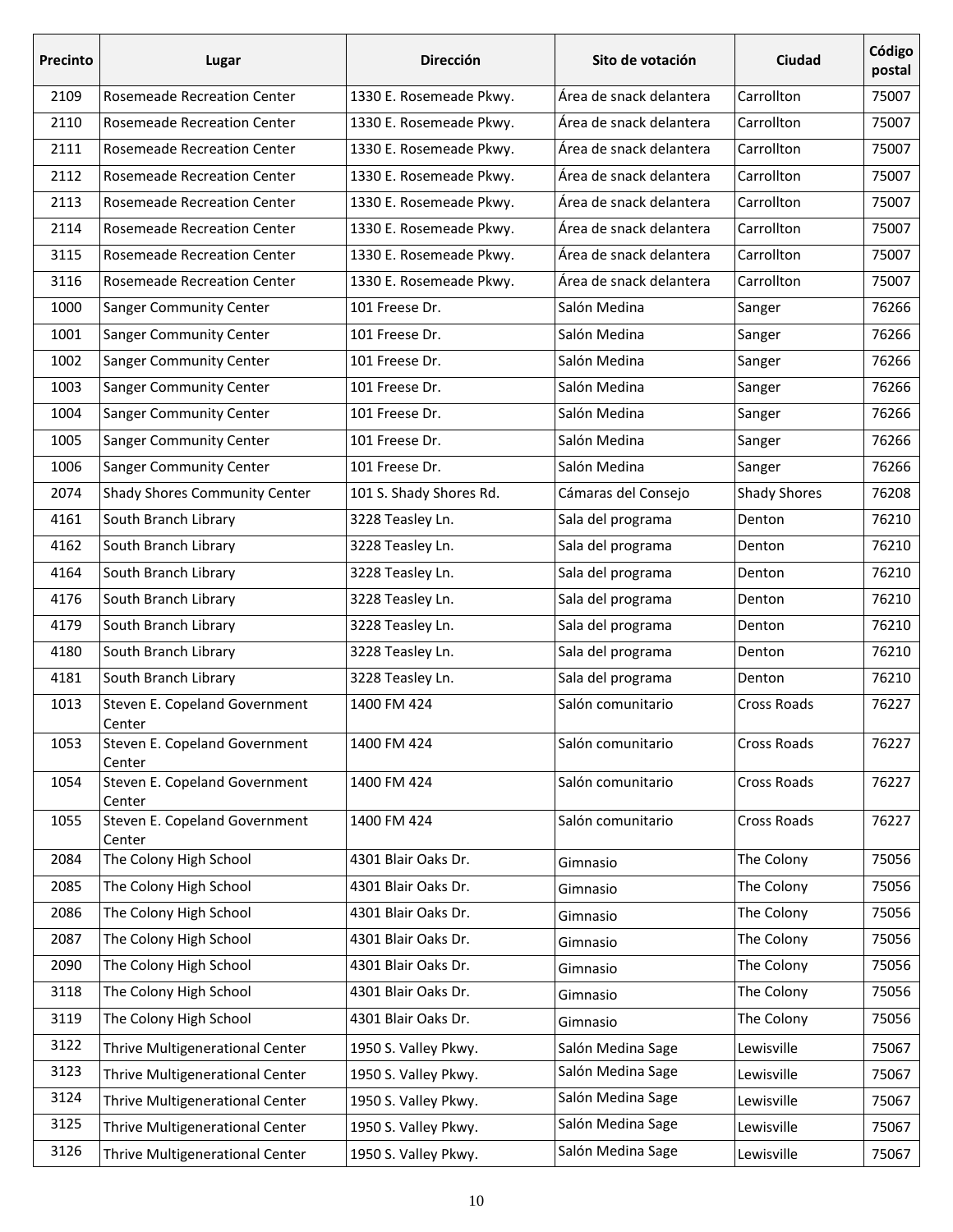| Precinto | Lugar                               | <b>Dirección</b>     | Sito de votación  | <b>Ciudad</b>      | Código<br>postal |
|----------|-------------------------------------|----------------------|-------------------|--------------------|------------------|
| 3127     | Thrive Multigenerational Center     | 1950 S. Valley Pkwy. | Salón Medina Sage | Lewisville         | 75067            |
| 3128     | Thrive Multigenerational Center     | 1950 S. Valley Pkwy. | Salón Medina Sage | Lewisville         | 75067            |
| 3129     | Thrive Multigenerational Center     | 1950 S. Valley Pkwy. | Salón Medina Sage | Lewisville         | 75067            |
| 3136     | Thrive Multigenerational Center     | 1950 S. Valley Pkwy. | Salón Medina Sage | Lewisville         | 75067            |
| 3137     | Thrive Multigenerational Center     | 1950 S. Valley Pkwy. | Salón Medina Sage | Lewisville         | 75067            |
| 2099     | <b>Timberglen Recreation Center</b> | 3810 Timberglen Rd.  | Salón grande      | <b>Dallas</b>      | 75287            |
| 2100     | <b>Timberglen Recreation Center</b> | 3810 Timberglen Rd.  | Salón grande      | <b>Dallas</b>      | 75287            |
| 2101     | <b>Timberglen Recreation Center</b> | 3810 Timberglen Rd.  | Salón grande      | <b>Dallas</b>      | 75287            |
| 2102     | <b>Timberglen Recreation Center</b> | 3810 Timberglen Rd.  | Salón grande      | <b>Dallas</b>      | 75287            |
| 2103     | <b>Timberglen Recreation Center</b> | 3810 Timberglen Rd.  | Salón grande      | <b>Dallas</b>      | 75287            |
| 2104     | <b>Timberglen Recreation Center</b> | 3810 Timberglen Rd.  | Salón grande      | <b>Dallas</b>      | 75287            |
| 4210     | Trophy Club MUD No. 1 Building      | 100 Municipal Dr.    | Sala de juntas    | <b>Trophy Club</b> | 76262            |
| 4211     | Trophy Club MUD No. 1 Building      | 100 Municipal Dr.    | Sala de juntas    | <b>Trophy Club</b> | 76262            |
| 4212     | Trophy Club MUD No. 1 Building      | 100 Municipal Dr.    | Sala de juntas    | <b>Trophy Club</b> | 76262            |
| 1014     | <b>Union Park Elementary</b>        | 7301 Fieldwood Way   | Cafeteria         | Aubrey             | 76227            |
| 1043     | <b>Union Park Elementary</b>        | 7301 Fieldwood Way   | Cafeteria         | Aubrey             | 76227            |
| 1047     | <b>Union Park Elementary</b>        | 7301 Fieldwood Way   | Cafeteria         | Aubrey             | 76227            |
| 1048     | <b>Union Park Elementary</b>        | 7301 Fieldwood Way   | Cafeteria         | Aubrey             | 76227            |
| 1049     | <b>Union Park Elementary</b>        | 7301 Fieldwood Way   | Cafeteria         | Aubrey             | 76227            |
| 1050     | <b>Union Park Elementary</b>        | 7301 Fieldwood Way   | Cafeteria         | Aubrey             | 76227            |
| 1051     | <b>Union Park Elementary</b>        | 7301 Fieldwood Way   | Cafeteria         | Aubrey             | 76227            |
| 1052     | <b>Union Park Elementary</b>        | 7301 Fieldwood Way   | Cafeteria         | Aubrey             | 76227            |
| 4169     | Voertman's Bookstore                | 1314 W. Hickory St.  | Galería de arte   | Denton             | 76201            |
| 4170     | Voertman's Bookstore                | 1314 W. Hickory St.  | Galería de arte   | Denton             | 76201            |
| 4171     | Voertman's Bookstore                | 1314 W. Hickory St.  | Galería de arte   | Denton             | 76201            |
| 4172     | Voertman's Bookstore                | 1314 W. Hickory St.  | Galería de arte   | Denton             | 76201            |
| 4173     | Voertman's Bookstore                | 1314 W. Hickory St.  | Galería de arte   | Denton             | 76201            |
| 4187     | Voertman's Bookstore                | 1314 W. Hickory St.  | Galería de arte   | Denton             | 76201            |

## **Documento de información para los votantes – Elección Especial del Distrito Escolar Independiente de Era Proposición A**

La siguiente información se prepara para cumplir con el proyecto de ley 477 de la Cámara de Representantes de Tex. en la 86.<sup>ta</sup> Leg., R.S. (2019) y es solo para propósitos ilustrativos. La información no forma parte de la proposición sometida a votación ni crea un contrato con los votantes.

En la Elección, aparecerá el siguiente lenguaje en la boleta:

## ELECCIÓN ESPECIAL DEL DISTRITO ESCOLAR INDEPENDIENTE DE ERA PROPOSICIÓN A DEL DISTRITO ESCOLAR INDEPENDIENTE DE ERA

A FAVOR \_\_\_\_\_\_ EN CONTRA \_\_\_\_\_\_ ) LA EMISIÓN DE \$12,720,000 EN BONOS POR PARTE DEL DISTRITO ) ESCOLAR INDEPENDIENTE DE ERA PARA CONSTRUIR, RENOVAR, ) MEJORAR Y EQUIPAR INSTALACIONES ESCOLARES, Y LA IMPOSICIÓN ) DEL IMPUESTO PARA EL PAGO DE LOS MISMOS. ESTO ES UN AUMENTO ) AL IMPUESTO PREDIAL.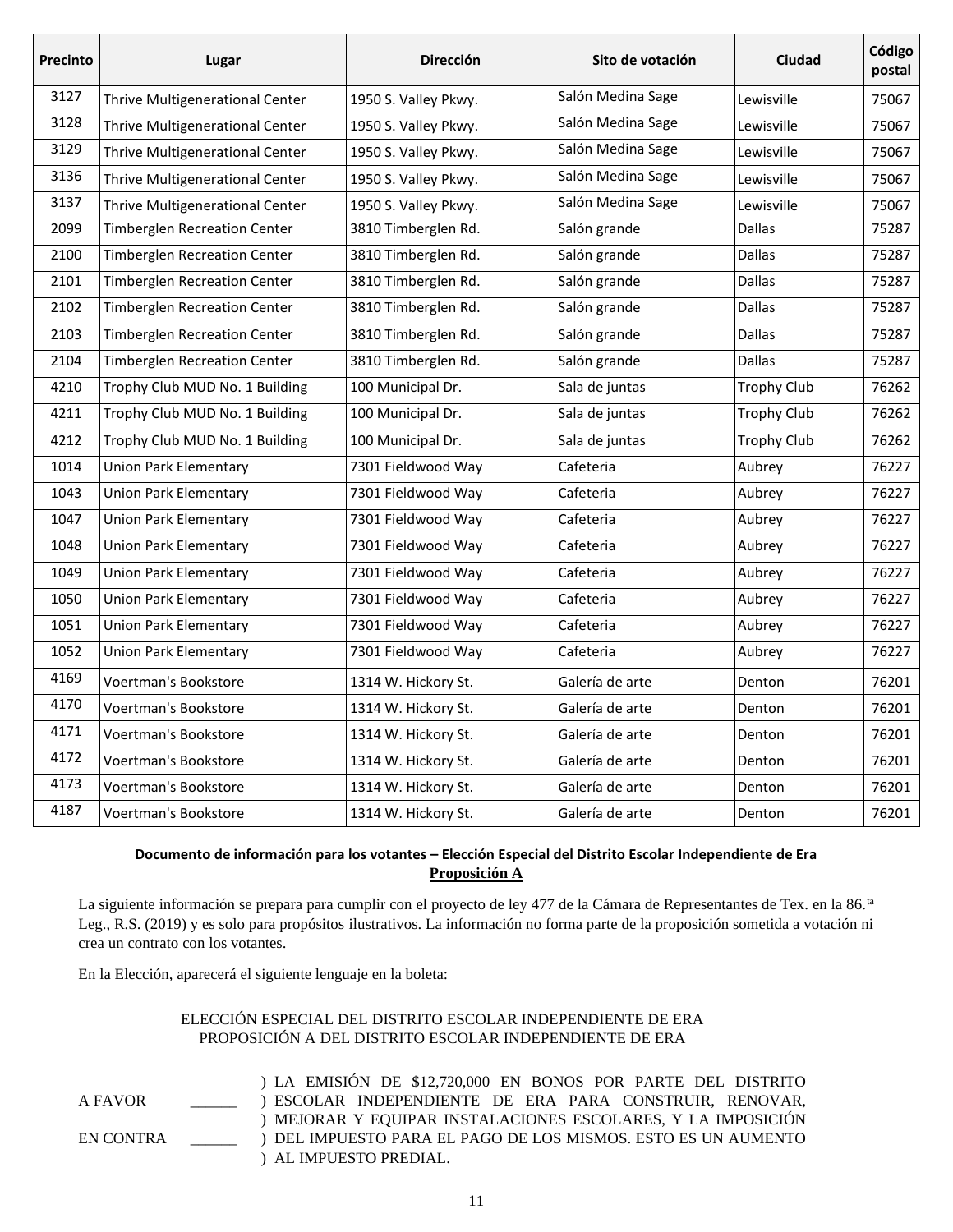El siguiente cuadro indica la cantidad de capital estimada y de interés adeudado para el vencimiento de los bonos a ser emitidos en caso de aprobarse la Proposición A y todas las obligaciones pendientes del Distrito garantizadas y pagaderas de los impuestos ad valorem.

| Cantidad de    | <b>Interés</b>  | Estimado de la        | Capital de la       | Interés restante    | Capital e interés   |
|----------------|-----------------|-----------------------|---------------------|---------------------|---------------------|
| capital de los | estimado de los | combinación de        | deuda pendiente     | sobre la deuda      | combinados para     |
| bonos a        | bonos a         | capital e interés     | existente del       | pendiente           | pagar               |
| autorizar      | autorizar $(1)$ | requeridos para pagar | Distrito            | existente del       | oportunamente la    |
|                |                 | en su totalidad y a   | (al $24/enero/22$ ) | Distrito            | deuda pendiente del |
|                |                 | tiempo los bonos a    |                     | (al $24/enero/22$ ) | <b>Distrito</b>     |
|                |                 | autorizar $(1)$       |                     |                     | (al $24/enero/22$ ) |
| \$12,720,000   | \$9,970,400     | \$22,690,400          | \$3,790,000         | \$1,246,000         | \$5,036,000         |

(2) El interés sobre los bonos propuestos fue estimado con una tasa del 3.26% según las condiciones del mercado al 24 de enero de 2022 y, en consecuencia, el interés pagadero sobre los bonos propuestos puede ser inferior o superior a las cantidades indicadas antes en función de las condiciones del mercado en el momento de venta de los bonos propuestos.

En base a la información y las suposiciones provistas en el cuadro anterior, el aumento anual máximo estimado en la cantidad de impuestos que gravarían una residencia principal en el Distrito con una tasación fiscal gravable de \$100,000 para devolver los bonos propuestos, en caso de su aprobación, es de \$170. Este estimado supone un crecimiento anual promedio de la tasación fiscal gravable del Condado del 0% por año. El Distrito supone que los bonos propuestos serán emitidos en una amortización que producirá en general niveles relativamente constantes de servicio de la deuda cada año y al mismo tiempo teniendo en cuenta el cronograma de amortización de la deuda actual del Distrito.